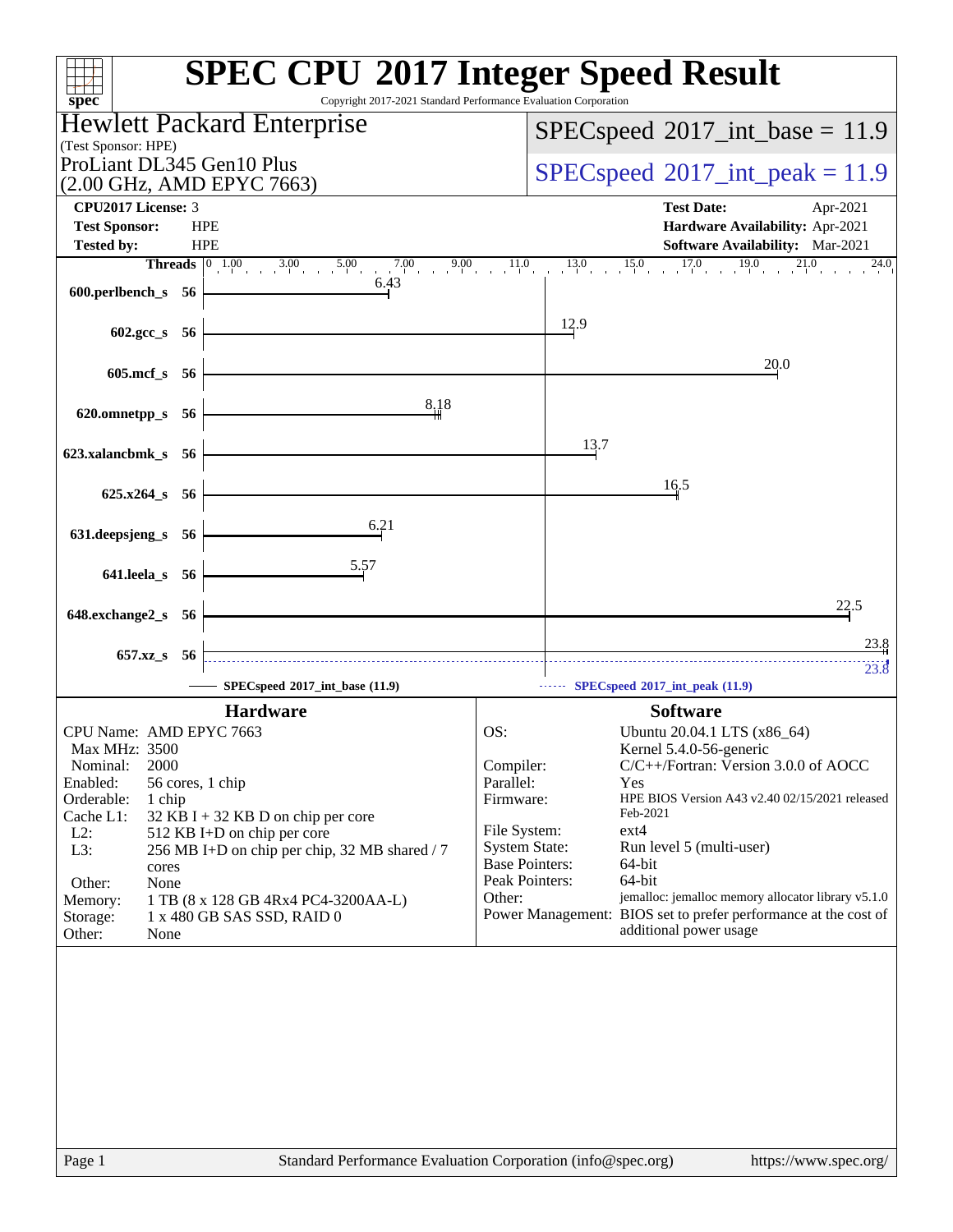# **[spec](http://www.spec.org/)**

# **[SPEC CPU](http://www.spec.org/auto/cpu2017/Docs/result-fields.html#SPECCPU2017IntegerSpeedResult)[2017 Integer Speed Result](http://www.spec.org/auto/cpu2017/Docs/result-fields.html#SPECCPU2017IntegerSpeedResult)**

Copyright 2017-2021 Standard Performance Evaluation Corporation

## Hewlett Packard Enterprise

#### (Test Sponsor: HPE)

(2.00 GHz, AMD EPYC 7663)

 $SPECspeed^{\circledcirc}2017\_int\_base = 11.9$  $SPECspeed^{\circledcirc}2017\_int\_base = 11.9$ 

ProLiant DL345 Gen10 Plus  $SPECspeed@2017$  $SPECspeed@2017$ \_int\_peak = 11.9

**[CPU2017 License:](http://www.spec.org/auto/cpu2017/Docs/result-fields.html#CPU2017License)** 3 **[Test Date:](http://www.spec.org/auto/cpu2017/Docs/result-fields.html#TestDate)** Apr-2021 **[Test Sponsor:](http://www.spec.org/auto/cpu2017/Docs/result-fields.html#TestSponsor)** HPE **[Hardware Availability:](http://www.spec.org/auto/cpu2017/Docs/result-fields.html#HardwareAvailability)** Apr-2021 **[Tested by:](http://www.spec.org/auto/cpu2017/Docs/result-fields.html#Testedby)** HPE **[Software Availability:](http://www.spec.org/auto/cpu2017/Docs/result-fields.html#SoftwareAvailability)** Mar-2021

### **[Results Table](http://www.spec.org/auto/cpu2017/Docs/result-fields.html#ResultsTable)**

|                                     |                |                |             | <b>Base</b>    |       |                |       |                |                |              | <b>Peak</b>    |              |                |              |
|-------------------------------------|----------------|----------------|-------------|----------------|-------|----------------|-------|----------------|----------------|--------------|----------------|--------------|----------------|--------------|
| <b>Benchmark</b>                    | <b>Threads</b> | <b>Seconds</b> | Ratio       | <b>Seconds</b> | Ratio | <b>Seconds</b> | Ratio | <b>Threads</b> | <b>Seconds</b> | <b>Ratio</b> | <b>Seconds</b> | <b>Ratio</b> | <b>Seconds</b> | <b>Ratio</b> |
| $600.$ perlbench $\mathsf{S}$       | 56             | 276            | 6.43        | 276            | 6.43  | 275            | 6.45  | 56             | 276            | 6.43         | 276            | 6.43         | 275            | 6.45         |
| $602.\text{gcc}\_\text{s}$          | 56             | 309            | 12.9        | 308            | 12.9  | 309            | 12.9  | 56             | 309            | 12.9         | 308            | 12.9         | 309            | 12.9         |
| $605$ .mcf s                        | 56             | 236            | <b>20.0</b> | 236            | 20.0  | 236            | 20.0  | 56             | 236            | 20.0         | 236            | 20.0         | 236            | 20.0         |
| 620.omnetpp_s                       | 56             | 199            | 8.18        | 197            | 8.26  | 203            | 8.05  | 56             | 199            | 8.18         | 197            | 8.26         | 203            | 8.05         |
| 623.xalancbmk s                     | 56             | 104            | 13.7        | 104            | 13.7  | 104            | 13.7  | 56             | 104            | 13.7         | 104            | 13.7         | 104            | 13.7         |
| 625.x264 s                          | 56             | 107            | 16.5        | 107            | 16.5  | 107            | 16.5  | 56             | 107            | 16.5         | 107            | 16.5         | 107            | 16.5         |
| 631.deepsjeng_s                     | 56             | 231            | 6.20        | 231            | 6.21  | 231            | 6.21  | 56             | 231            | 6.20         | 231            | 6.21         | 231            | 6.21         |
| 641.leela s                         | 56             | 306            | 5.57        | 306            | 5.57  | 307            | 5.56  | 56             | 306            | 5.57         | 306            | 5.57         | 307            | 5.56         |
| 648.exchange2_s                     | 56             | 131            | 22.5        | 131            | 22.5  | 131            | 22.5  | 56             | 131            | 22.5         | 131            | 22.5         | 131            | 22.5         |
| $657.xz$ s                          | 56             | 261            | 23.7        | 260            | 23.8  | 260            | 23.8  | 56             | 259            | 23.8         | 260            | 23.8         | <b>260</b>     | 23.8         |
| $SPECspeed*2017$ int base =<br>11.9 |                |                |             |                |       |                |       |                |                |              |                |              |                |              |

**[SPECspeed](http://www.spec.org/auto/cpu2017/Docs/result-fields.html#SPECspeed2017intpeak)[2017\\_int\\_peak =](http://www.spec.org/auto/cpu2017/Docs/result-fields.html#SPECspeed2017intpeak) 11.9**

Results appear in the [order in which they were run.](http://www.spec.org/auto/cpu2017/Docs/result-fields.html#RunOrder) Bold underlined text [indicates a median measurement](http://www.spec.org/auto/cpu2017/Docs/result-fields.html#Median).

### **[Compiler Notes](http://www.spec.org/auto/cpu2017/Docs/result-fields.html#CompilerNotes)**

The AMD64 AOCC Compiler Suite is available at <http://developer.amd.com/amd-aocc/>

#### **[Submit Notes](http://www.spec.org/auto/cpu2017/Docs/result-fields.html#SubmitNotes)**

The config file option 'submit' was used.

#### **[Operating System Notes](http://www.spec.org/auto/cpu2017/Docs/result-fields.html#OperatingSystemNotes)**

'ulimit -s unlimited' was used to set environment stack size 'ulimit -l 2097152' was used to set environment locked pages in memory limit runcpu command invoked through numactl i.e.: numactl --interleave=all runcpu <etc> 'echo 8 > /proc/sys/vm/dirty\_ratio' run as root to limit dirty cache to 8% of memory. 'echo 1 > /proc/sys/vm/swappiness' run as root to limit swap usage to minimum necessary. 'echo 1 > /proc/sys/vm/zone\_reclaim\_mode' run as root to free node-local memory and avoid remote memory usage. 'sync; echo 3 > /proc/sys/vm/drop\_caches' run as root to reset filesystem caches. 'sysctl -w kernel.randomize va space=0' run as root to disable address space layout randomization (ASLR) to reduce run-to-run variability. 'echo always > /sys/kernel/mm/transparent\_hugepage/enabled' and 'echo always > /sys/kernel/mm/transparent\_hugepage/defrag' run as root to enable **(Continued on next page)**

| Page 2 | Standard Performance Evaluation Corporation (info@spec.org) | https://www.spec.org/ |
|--------|-------------------------------------------------------------|-----------------------|
|--------|-------------------------------------------------------------|-----------------------|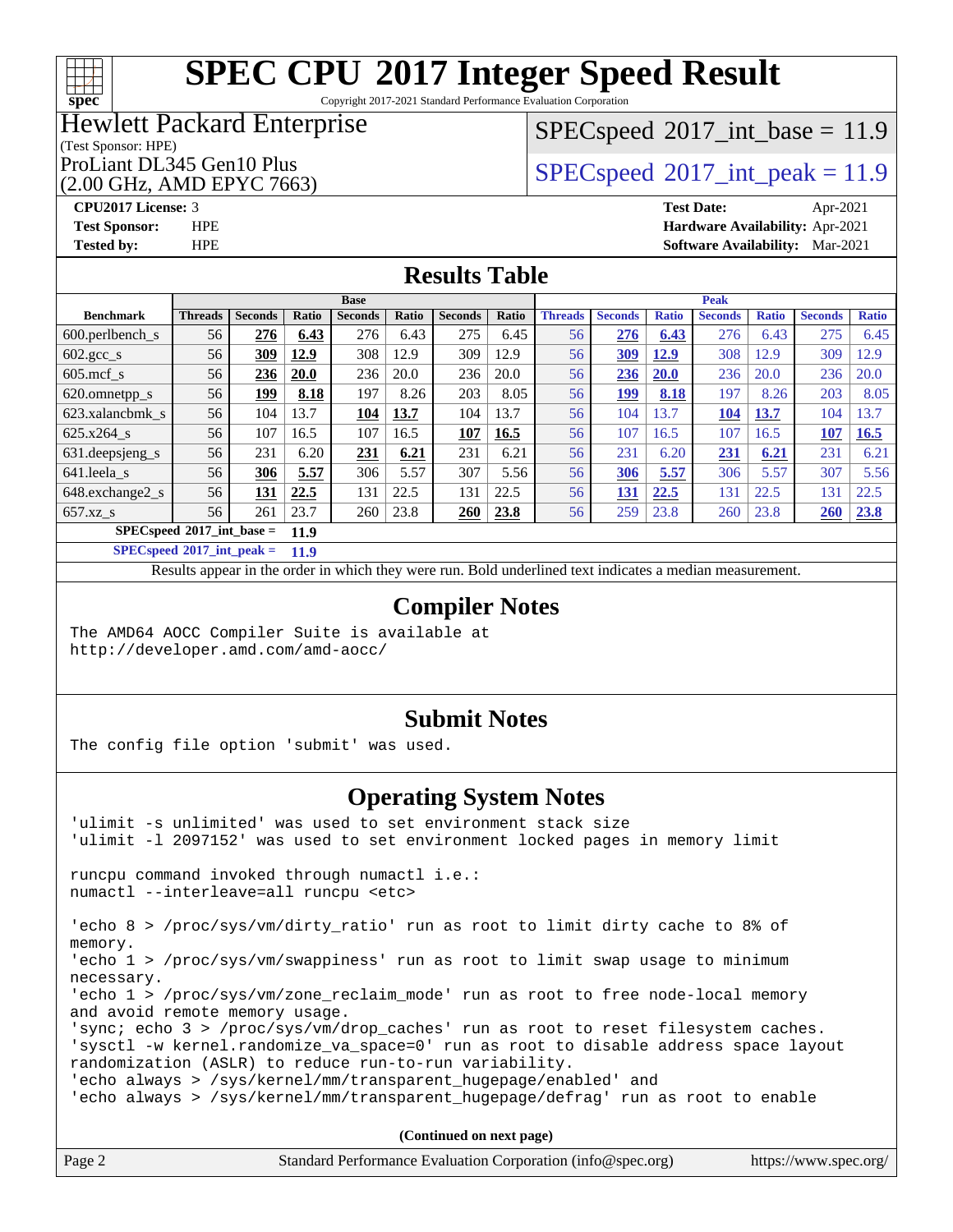

Copyright 2017-2021 Standard Performance Evaluation Corporation

## Hewlett Packard Enterprise

 $SPECspeed^{\circ}2017\_int\_base = 11.9$  $SPECspeed^{\circ}2017\_int\_base = 11.9$ 

### (Test Sponsor: HPE)

(2.00 GHz, AMD EPYC 7663)

ProLiant DL345 Gen10 Plus  $SPECspeed@2017$  $SPECspeed@2017$ \_int\_peak = 11.9

**[CPU2017 License:](http://www.spec.org/auto/cpu2017/Docs/result-fields.html#CPU2017License)** 3 **[Test Date:](http://www.spec.org/auto/cpu2017/Docs/result-fields.html#TestDate)** Apr-2021 **[Test Sponsor:](http://www.spec.org/auto/cpu2017/Docs/result-fields.html#TestSponsor)** HPE **[Hardware Availability:](http://www.spec.org/auto/cpu2017/Docs/result-fields.html#HardwareAvailability)** Apr-2021 **[Tested by:](http://www.spec.org/auto/cpu2017/Docs/result-fields.html#Testedby)** HPE **[Software Availability:](http://www.spec.org/auto/cpu2017/Docs/result-fields.html#SoftwareAvailability)** Mar-2021

### **[Operating System Notes \(Continued\)](http://www.spec.org/auto/cpu2017/Docs/result-fields.html#OperatingSystemNotes)**

Transparent Hugepages (THP) for this run. 'echo madvise > /sys/kernel/mm/transparent\_hugepage/enabled' run as root for peak runs of 628.pop2\_s and 638.imagick\_s to enable THP only on request.

#### **[Environment Variables Notes](http://www.spec.org/auto/cpu2017/Docs/result-fields.html#EnvironmentVariablesNotes)**

Environment variables set by runcpu before the start of the run: GOMP\_CPU\_AFFINITY = "0-55" LD\_LIBRARY\_PATH = "/home/SPEC\_CPU2017/cpu2017/amd\_speed\_aocc300\_milan\_B\_lib/64;/home/SPEC\_ CPU2017/cpu2017/amd\_speed\_aocc300\_milan\_B\_lib/32:" MALLOC\_CONF = "retain:true" OMP\_DYNAMIC = "false" OMP\_SCHEDULE = "static" OMP\_STACKSIZE = "128M" OMP THREAD LIMIT = "56"

Environment variables set by runcpu during the 657.xz\_s peak run: GOMP\_CPU\_AFFINITY = "0-55"

#### **[General Notes](http://www.spec.org/auto/cpu2017/Docs/result-fields.html#GeneralNotes)**

Binaries were compiled on a system with 2x AMD EPYC 7742 CPU + 1TiB Memory using openSUSE 15.2

NA: The test sponsor attests, as of date of publication, that CVE-2017-5754 (Meltdown) is mitigated in the system as tested and documented. Yes: The test sponsor attests, as of date of publication, that CVE-2017-5753 (Spectre variant 1) is mitigated in the system as tested and documented. Yes: The test sponsor attests, as of date of publication, that CVE-2017-5715 (Spectre variant 2) is mitigated in the system as tested and documented.

jemalloc: configured and built with GCC v4.8.2 in RHEL 7.4 jemalloc 5.1.0 is available here: <https://github.com/jemalloc/jemalloc/releases/download/5.1.0/jemalloc-5.1.0.tar.bz2>

Submitted\_by: "Bhatnagar, Prateek" <prateek.bhatnagar@hpe.com> Submitted: Mon May 24 12:30:41 EDT 2021 Submission: cpu2017-20210524-26404.sub

#### **[Platform Notes](http://www.spec.org/auto/cpu2017/Docs/result-fields.html#PlatformNotes)**

BIOS Configuration Workload Profile set to General Peak Frequency Compute AMD SMT Option set to Disabled

**(Continued on next page)**

Page 3 Standard Performance Evaluation Corporation [\(info@spec.org\)](mailto:info@spec.org) <https://www.spec.org/>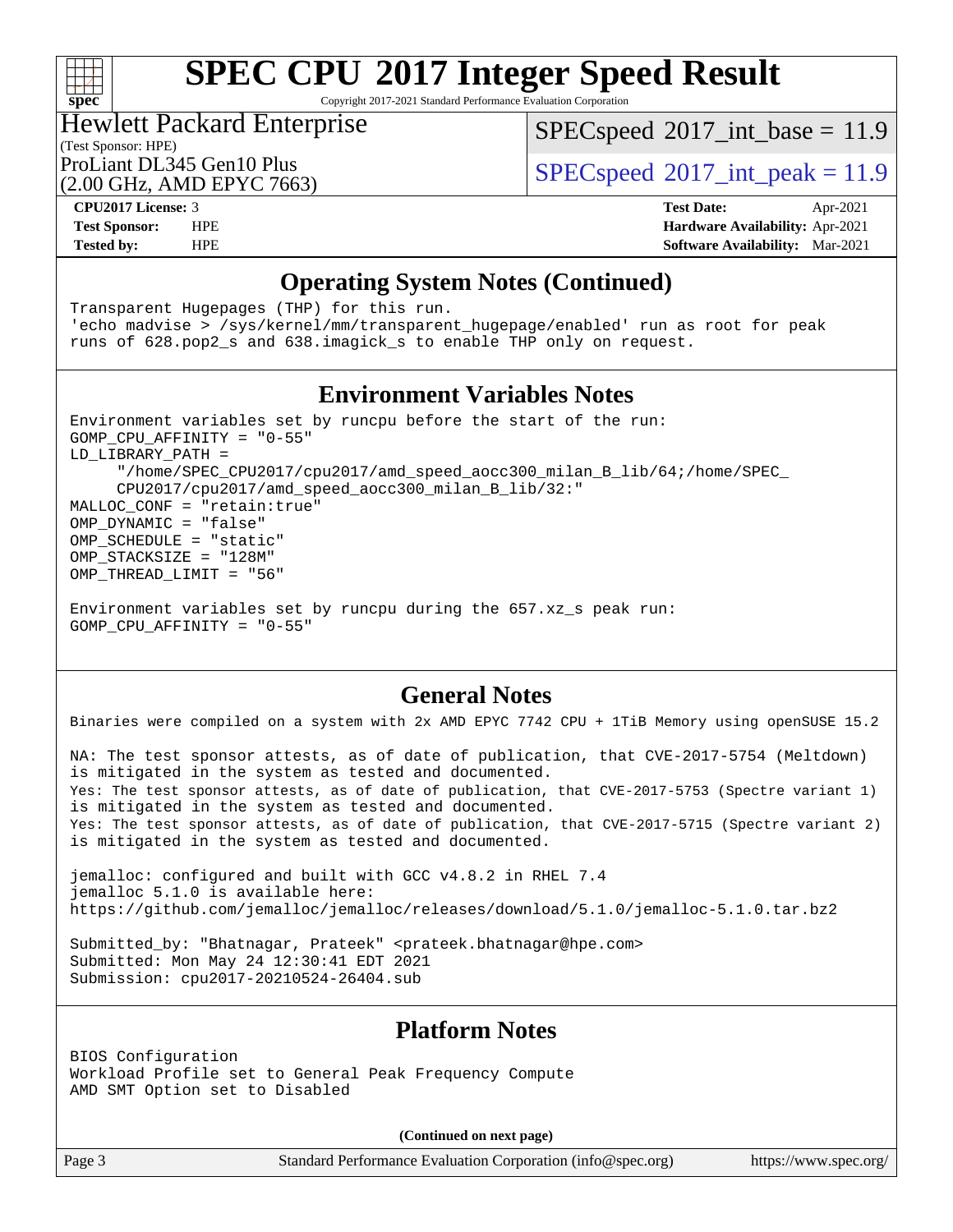Copyright 2017-2021 Standard Performance Evaluation Corporation

## Hewlett Packard Enterprise

 $SPECspeed^{\circ}2017\_int\_base = 11.9$  $SPECspeed^{\circ}2017\_int\_base = 11.9$ 

(Test Sponsor: HPE) (2.00 GHz, AMD EPYC 7663)

ProLiant DL345 Gen10 Plus  $SPECspeed@2017$  $SPECspeed@2017$ \_int\_peak = 11.9

**[spec](http://www.spec.org/)**

 $+\ +$ 

**[CPU2017 License:](http://www.spec.org/auto/cpu2017/Docs/result-fields.html#CPU2017License)** 3 **[Test Date:](http://www.spec.org/auto/cpu2017/Docs/result-fields.html#TestDate)** Apr-2021 **[Test Sponsor:](http://www.spec.org/auto/cpu2017/Docs/result-fields.html#TestSponsor)** HPE **[Hardware Availability:](http://www.spec.org/auto/cpu2017/Docs/result-fields.html#HardwareAvailability)** Apr-2021 **[Tested by:](http://www.spec.org/auto/cpu2017/Docs/result-fields.html#Testedby)** HPE **[Software Availability:](http://www.spec.org/auto/cpu2017/Docs/result-fields.html#SoftwareAvailability)** Mar-2021

#### **[Platform Notes \(Continued\)](http://www.spec.org/auto/cpu2017/Docs/result-fields.html#PlatformNotes)**

Page 4 Standard Performance Evaluation Corporation [\(info@spec.org\)](mailto:info@spec.org) <https://www.spec.org/> Determinism Control set to Manual Performance Determinism set to Power Deterministic Last-Level Cache (LLC) as NUMA Node set to Enabled NUMA memory domains per socket set to One memory domain per socket Thermal Configuration set to Maximum Cooling Infinity Fabric Power Management set to Disabled Infinity Fabric Performance State set to P0 Workload Profile set to Custom Power Regulator set to OS Control Mode Sysinfo program /home/SPEC\_CPU2017/cpu2017/bin/sysinfo Rev: r6538 of 2020-09-24 e8664e66d2d7080afeaa89d4b38e2f1c running on admin Wed Apr 1 17:33:28 2020 SUT (System Under Test) info as seen by some common utilities. For more information on this section, see <https://www.spec.org/cpu2017/Docs/config.html#sysinfo> From /proc/cpuinfo model name : AMD EPYC 7663 56-Core Processor 1 "physical id"s (chips) 56 "processors" cores, siblings (Caution: counting these is hw and system dependent. The following excerpts from /proc/cpuinfo might not be reliable. Use with caution.) cpu cores : 56 siblings : 56 physical 0: cores 0 1 2 3 4 5 6 8 9 10 11 12 13 14 16 17 18 19 20 21 22 24 25 26 27 28 29 30 32 33 34 35 36 37 38 40 41 42 43 44 45 46 48 49 50 51 52 53 54 56 57 58 59 60 61 62 From lscpu: Architecture:  $x86\_64$  CPU op-mode(s): 32-bit, 64-bit Byte Order: Little Endian Address sizes: 48 bits physical, 48 bits virtual  $CPU(s):$  56 On-line CPU(s) list: 0-55 Thread(s) per core: 1 Core(s) per socket: 56 Socket(s): 1 NUMA node(s): 8 Vendor ID: AuthenticAMD CPU family: 25 Model: 1 Model name:  $\text{AMD EPYC } 7663 \text{ } 56\text{--Core } 2663$ Stepping: 1 Frequency boost: enabled **(Continued on next page)**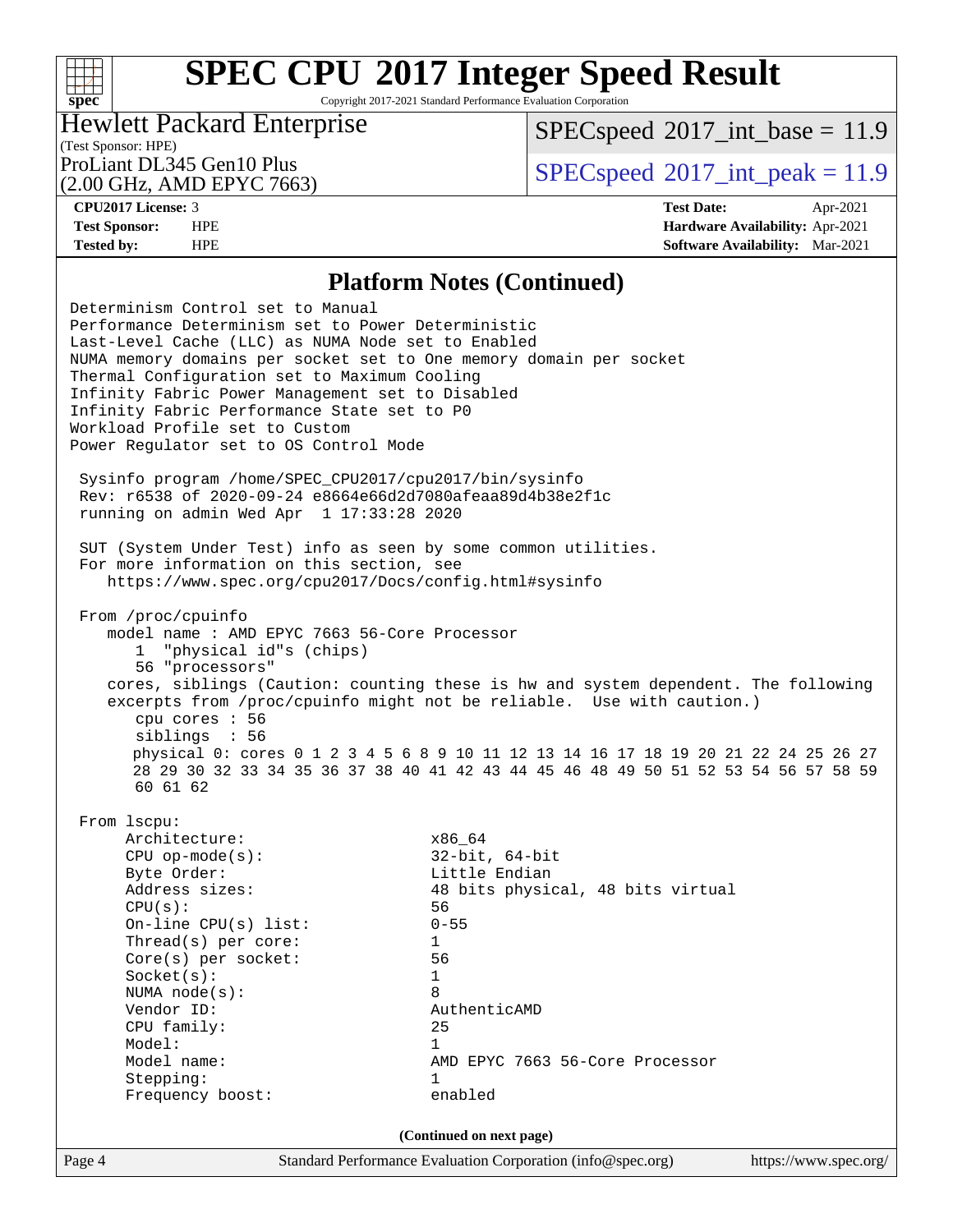

Copyright 2017-2021 Standard Performance Evaluation Corporation

## Hewlett Packard Enterprise

 $SPEC speed$ <sup>®</sup> $2017$ \_int\_base = 11.9

(Test Sponsor: HPE) (2.00 GHz, AMD EPYC 7663)

ProLiant DL345 Gen10 Plus  $\begin{array}{c} | \text{SPEC speed} \textdegree 2017\_int\_peak = 11.9 \\ \end{array}$ 

**[CPU2017 License:](http://www.spec.org/auto/cpu2017/Docs/result-fields.html#CPU2017License)** 3 **[Test Date:](http://www.spec.org/auto/cpu2017/Docs/result-fields.html#TestDate)** Apr-2021 **[Test Sponsor:](http://www.spec.org/auto/cpu2017/Docs/result-fields.html#TestSponsor)** HPE **[Hardware Availability:](http://www.spec.org/auto/cpu2017/Docs/result-fields.html#HardwareAvailability)** Apr-2021 **[Tested by:](http://www.spec.org/auto/cpu2017/Docs/result-fields.html#Testedby)** HPE **[Software Availability:](http://www.spec.org/auto/cpu2017/Docs/result-fields.html#SoftwareAvailability)** Mar-2021

#### **[Platform Notes \(Continued\)](http://www.spec.org/auto/cpu2017/Docs/result-fields.html#PlatformNotes)**

|                | CPU MHz:                             | 3036.619                                                                             |
|----------------|--------------------------------------|--------------------------------------------------------------------------------------|
|                | CPU max MHz:                         | 2000.0000                                                                            |
|                | CPU min MHz:                         | 1500.0000                                                                            |
|                | BogoMIPS:                            | 3992.42                                                                              |
|                | Virtualization:                      | $AMD-V$                                                                              |
|                | Lld cache:                           | $1.8$ MiB                                                                            |
|                |                                      |                                                                                      |
|                | Lli cache:                           | $1.8$ MiB                                                                            |
|                | $L2$ cache:                          | 28 MiB                                                                               |
|                | L3 cache:                            | 256 MiB                                                                              |
|                | NUMA node0 CPU(s):                   | $0 - 6$                                                                              |
|                | NUMA nodel CPU(s):                   | $7 - 13$                                                                             |
|                | NUMA $node2$ $CPU(s)$ :              | $14 - 20$                                                                            |
|                | NUMA $node3$ $CPU(s)$ :              | $21 - 27$                                                                            |
|                | NUMA $node4$ $CPU(s):$               | $28 - 34$                                                                            |
|                | NUMA node5 CPU(s):                   | $35 - 41$                                                                            |
|                | NUMA node6 CPU(s):                   | $42 - 48$                                                                            |
|                | NUMA node7 CPU(s):                   | $49 - 55$                                                                            |
|                | Vulnerability Itlb multihit:         | Not affected                                                                         |
|                | Vulnerability L1tf:                  | Not affected                                                                         |
|                | Vulnerability Mds:                   | Not affected                                                                         |
|                | Vulnerability Meltdown:              | Not affected                                                                         |
|                |                                      |                                                                                      |
|                |                                      | Vulnerability Spec store bypass: Mitigation; Speculative Store Bypass disabled via   |
|                | prctl and seccomp                    |                                                                                      |
|                | Vulnerability Spectre v1:            | Mitigation; usercopy/swapgs barriers and __user                                      |
|                | pointer sanitization                 |                                                                                      |
|                | Vulnerability Spectre v2:            | Mitigation; Full AMD retpoline, IBPB conditional,                                    |
|                | IBRS_FW, STIBP disabled, RSB filling |                                                                                      |
|                | Vulnerability Srbds:                 | Not affected                                                                         |
|                | Vulnerability Tsx async abort:       | Not affected                                                                         |
|                | Flaqs:                               | fpu vme de pse tsc msr pae mce cx8 apic sep mtrr                                     |
|                |                                      | pge mca cmov pat pse36 clflush mmx fxsr sse sse2 ht syscall nx mmxext fxsr_opt       |
|                |                                      | pdpelgb rdtscp lm constant_tsc rep_good nopl nonstop_tsc cpuid extd_apicid           |
|                |                                      | aperfmperf pni pclmulgdg monitor ssse3 fma cx16 pcid sse4_1 sse4_2 movbe popcnt aes  |
|                |                                      | xsave avx f16c rdrand lahf_lm cmp_legacy svm extapic cr8_legacy abm sse4a            |
|                |                                      | misalignsse 3dnowprefetch osvw ibs skinit wdt tce topoext perfctr_core perfctr_nb    |
|                |                                      | bpext perfctr_llc mwaitx cpb cat_13 cdp_13 invpcid_single hw_pstate ssbd mba ibrs    |
|                |                                      |                                                                                      |
|                |                                      | ibpb stibp vmmcall fsgsbase bmil avx2 smep bmi2 invpcid cqm rdt_a rdseed adx smap    |
|                |                                      | clflushopt clwb sha_ni xsaveopt xsavec xgetbvl xsaves cqm_llc cqm_occup_llc          |
|                |                                      | cqm_mbm_total cqm_mbm_local clzero irperf xsaveerptr wbnoinvd arat npt lbrv svm_lock |
|                |                                      | nrip_save tsc_scale vmcb_clean flushbyasid decodeassists pausefilter pfthreshold     |
|                |                                      | v_vmsave_vmload vgif umip pku ospke vaes vpclmulqdq rdpid overflow_recov succor smca |
|                |                                      |                                                                                      |
|                | /proc/cpuinfo cache data             |                                                                                      |
|                | cache size : 512 KB                  |                                                                                      |
|                |                                      | From numactl --hardware WARNING: a numactl 'node' might or might not correspond to a |
| physical chip. |                                      |                                                                                      |
|                |                                      |                                                                                      |

Page 5 Standard Performance Evaluation Corporation [\(info@spec.org\)](mailto:info@spec.org) <https://www.spec.org/> **(Continued on next page)**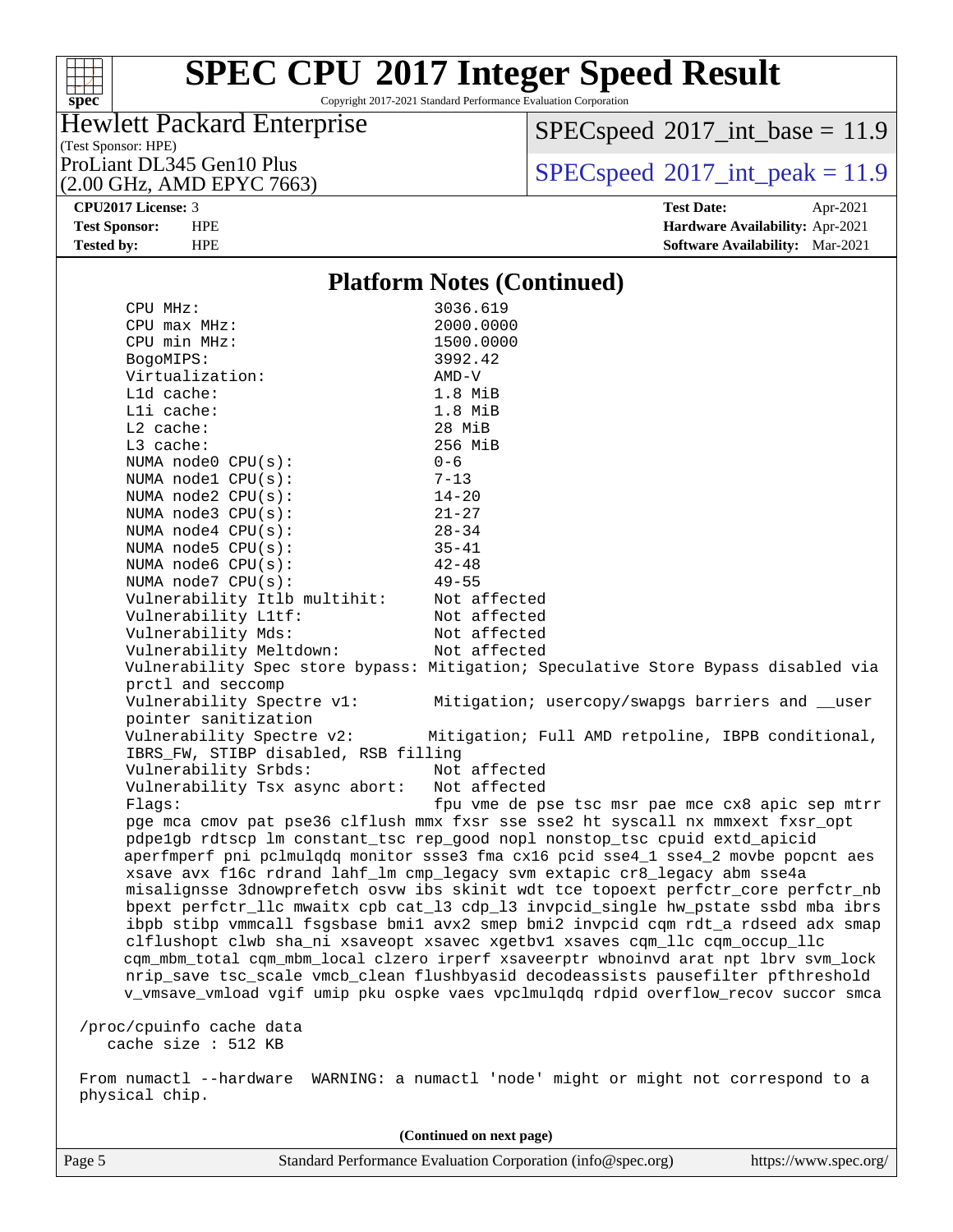

Copyright 2017-2021 Standard Performance Evaluation Corporation

## Hewlett Packard Enterprise

 $SPEC speed$ <sup>®</sup> $2017$ \_int\_base = 11.9

(Test Sponsor: HPE)

(2.00 GHz, AMD EPYC 7663)

ProLiant DL345 Gen10 Plus  $\begin{array}{c} \text{SPEC speed} \text{?} \text{017\_int\_peak} = 11.9 \end{array}$ 

**[CPU2017 License:](http://www.spec.org/auto/cpu2017/Docs/result-fields.html#CPU2017License)** 3 **[Test Date:](http://www.spec.org/auto/cpu2017/Docs/result-fields.html#TestDate)** Apr-2021 **[Test Sponsor:](http://www.spec.org/auto/cpu2017/Docs/result-fields.html#TestSponsor)** HPE **[Hardware Availability:](http://www.spec.org/auto/cpu2017/Docs/result-fields.html#HardwareAvailability)** Apr-2021 **[Tested by:](http://www.spec.org/auto/cpu2017/Docs/result-fields.html#Testedby)** HPE **[Software Availability:](http://www.spec.org/auto/cpu2017/Docs/result-fields.html#SoftwareAvailability)** Mar-2021

#### **[Platform Notes \(Continued\)](http://www.spec.org/auto/cpu2017/Docs/result-fields.html#PlatformNotes)**

| $available: 8 nodes (0-7)$<br>node 0 cpus: 0 1 2 3 4 5 6<br>node 0 size: 128776 MB |                                  |          |          |                                                           |
|------------------------------------------------------------------------------------|----------------------------------|----------|----------|-----------------------------------------------------------|
| node 0 free: 128191 MB<br>node 1 cpus: 7 8 9 10 11 12 13                           |                                  |          |          |                                                           |
| node 1 size: 129022 MB                                                             |                                  |          |          |                                                           |
| node 1 free: 128869 MB<br>node 2 cpus: 14 15 16 17 18 19 20                        |                                  |          |          |                                                           |
| node 2 size: 129022 MB                                                             |                                  |          |          |                                                           |
| node 2 free: 128893 MB<br>node 3 cpus: 21 22 23 24 25 26 27                        |                                  |          |          |                                                           |
| node 3 size: 129022 MB                                                             |                                  |          |          |                                                           |
| node 3 free: 128901 MB                                                             |                                  |          |          |                                                           |
| node 4 cpus: 28 29 30 31 32 33 34                                                  |                                  |          |          |                                                           |
| node 4 size: 129022 MB                                                             |                                  |          |          |                                                           |
| node 4 free: 128893 MB                                                             |                                  |          |          |                                                           |
| node 5 cpus: 35 36 37 38 39 40 41<br>node 5 size: 129022 MB                        |                                  |          |          |                                                           |
| node 5 free: 128827 MB                                                             |                                  |          |          |                                                           |
| node 6 cpus: 42 43 44 45 46 47 48                                                  |                                  |          |          |                                                           |
| node 6 size: 129022 MB                                                             |                                  |          |          |                                                           |
| node 6 free: 128811 MB                                                             |                                  |          |          |                                                           |
| node 7 cpus: 49 50 51 52 53 54 55                                                  |                                  |          |          |                                                           |
| node 7 size: 116884 MB                                                             |                                  |          |          |                                                           |
| node 7 free: 116754 MB                                                             |                                  |          |          |                                                           |
| node distances:<br>node<br>$0 \t 1$                                                | $\overline{\mathbf{3}}$<br>2     | 4 5 6    |          | $\overline{7}$                                            |
| 11<br>0 :<br>10                                                                    | 11<br>11<br>11                   | 11       | 11       | 11                                                        |
| 1:<br>11<br>10 <sub>1</sub>                                                        | 11<br>11<br>11                   | 11       | 11       | 11                                                        |
| 2:<br>11<br>11                                                                     | 10<br>11<br>11                   | 11       | 11       | 11                                                        |
| 3:<br>11<br>11                                                                     | 11<br>10<br>11                   | 11       | 11       | 11                                                        |
| 4:<br>11<br>11                                                                     | 11<br>11<br>10                   | 11       | 11       | 11                                                        |
| 5:<br>11<br>11                                                                     | 11<br>11<br>11                   | 10       | 11       | -11                                                       |
| 6:<br>11<br>11<br>11<br>7:<br>11                                                   | 11<br>11<br>11<br>11<br>11<br>11 | 11<br>11 | 10<br>11 | $11\,$<br>10                                              |
|                                                                                    |                                  |          |          |                                                           |
| From /proc/meminfo                                                                 |                                  |          |          |                                                           |
| MemTotal:                                                                          | 1044269936 kB                    |          |          |                                                           |
| HugePages_Total:                                                                   |                                  | 0        |          |                                                           |
| Hugepagesize:                                                                      |                                  | 2048 kB  |          |                                                           |
|                                                                                    |                                  |          |          | /sys/devices/system/cpu/cpu*/cpufreq/scaling_governor has |
| performance                                                                        |                                  |          |          |                                                           |
|                                                                                    |                                  |          |          |                                                           |
| /usr/bin/lsb_release -d                                                            |                                  |          |          |                                                           |
| Ubuntu 20.04.1 LTS                                                                 |                                  |          |          |                                                           |
|                                                                                    |                                  |          |          |                                                           |
|                                                                                    |                                  |          |          |                                                           |
|                                                                                    |                                  |          |          | (Continued on next page)                                  |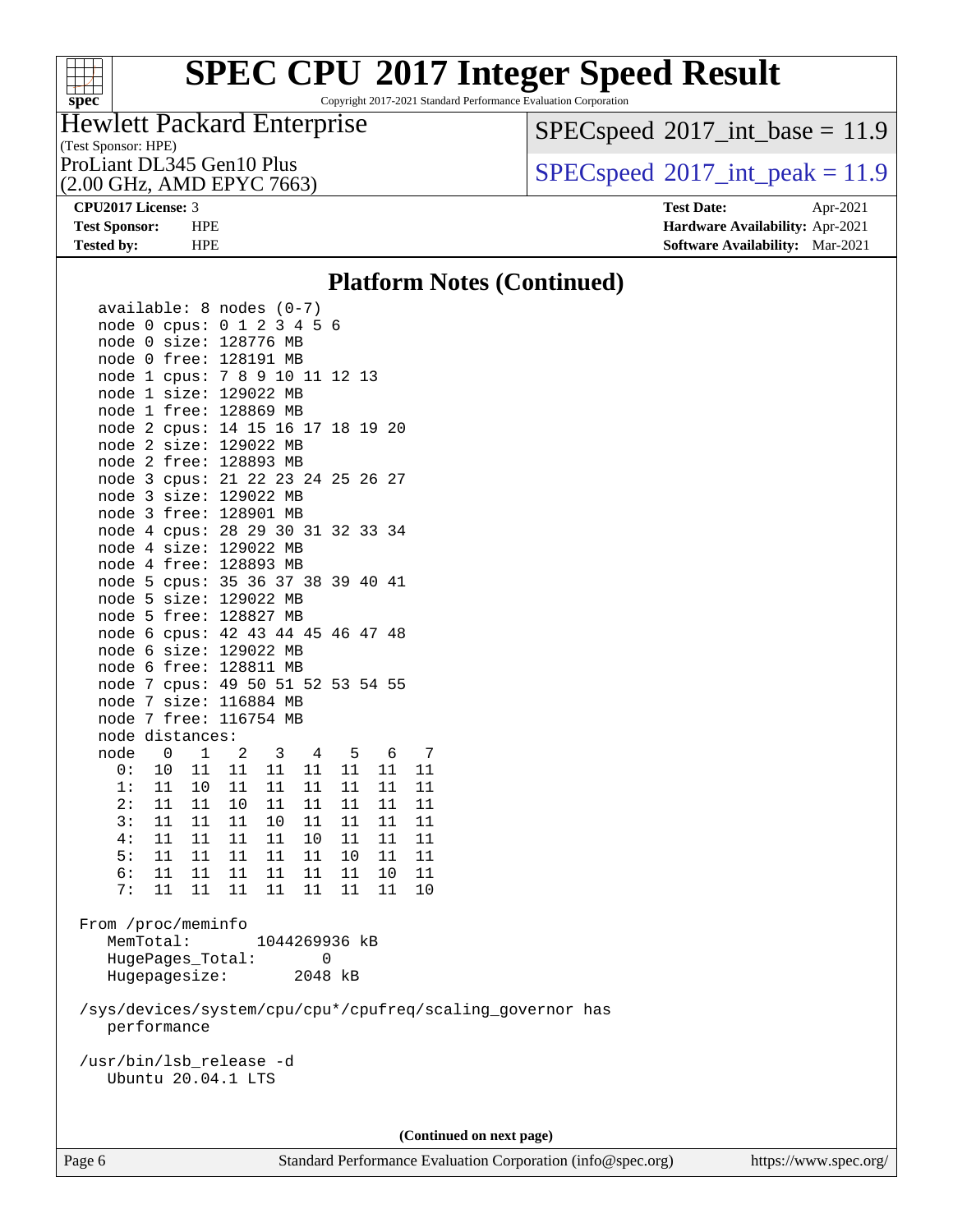### **[spec](http://www.spec.org/)**

# **[SPEC CPU](http://www.spec.org/auto/cpu2017/Docs/result-fields.html#SPECCPU2017IntegerSpeedResult)[2017 Integer Speed Result](http://www.spec.org/auto/cpu2017/Docs/result-fields.html#SPECCPU2017IntegerSpeedResult)**

Copyright 2017-2021 Standard Performance Evaluation Corporation

# Hewlett Packard Enterprise

 $SPECspeed*2017\_int\_base = 11.9$  $SPECspeed*2017\_int\_base = 11.9$ 

(Test Sponsor: HPE)<br>ProLiant DL345 Gen10 Plus

(2.00 GHz, AMD EPYC 7663)

 $SPECspeed*2017\_int\_peak = 11.9$  $SPECspeed*2017\_int\_peak = 11.9$ 

**[CPU2017 License:](http://www.spec.org/auto/cpu2017/Docs/result-fields.html#CPU2017License)** 3 **[Test Date:](http://www.spec.org/auto/cpu2017/Docs/result-fields.html#TestDate)** Apr-2021 **[Test Sponsor:](http://www.spec.org/auto/cpu2017/Docs/result-fields.html#TestSponsor)** HPE **[Hardware Availability:](http://www.spec.org/auto/cpu2017/Docs/result-fields.html#HardwareAvailability)** Apr-2021 **[Tested by:](http://www.spec.org/auto/cpu2017/Docs/result-fields.html#Testedby)** HPE **[Software Availability:](http://www.spec.org/auto/cpu2017/Docs/result-fields.html#SoftwareAvailability)** Mar-2021

### **[Platform Notes \(Continued\)](http://www.spec.org/auto/cpu2017/Docs/result-fields.html#PlatformNotes)**

| Page 7 |                                                                                                                                                         | Standard Performance Evaluation Corporation (info@spec.org)                                                                                             |                                                                                                                | https://www.spec.org/ |
|--------|---------------------------------------------------------------------------------------------------------------------------------------------------------|---------------------------------------------------------------------------------------------------------------------------------------------------------|----------------------------------------------------------------------------------------------------------------|-----------------------|
|        |                                                                                                                                                         | (Continued on next page)                                                                                                                                |                                                                                                                |                       |
|        |                                                                                                                                                         | Additional information from dmidecode follows.                                                                                                          | WARNING: Use caution when you interpret                                                                        |                       |
|        | From /sys/devices/virtual/dmi/id<br>Vendor:<br>Product:<br>Product Family: ProLiant<br>Serial:                                                          | <b>HPE</b><br>ProLiant DL345 Gen10 Plus<br>J20APP000K                                                                                                   |                                                                                                                |                       |
|        | Filesystem                                                                                                                                              | /dev/mapper/ubuntu--vq-ubuntu--lv ext4 196G                                                                                                             | Type Size Used Avail Use% Mounted on<br>83G 104G 45% /                                                         |                       |
|        | run-level 5 Apr $1$ 17:23                                                                                                                               | SPEC is set to: /home/SPEC_CPU2017/cpu2017                                                                                                              |                                                                                                                |                       |
|        |                                                                                                                                                         | CVE-2020-0543 (Special Register Buffer Data Sampling): Not affected<br>CVE-2019-11135 (TSX Asynchronous Abort):                                         | Not affected                                                                                                   |                       |
|        | $CVE-2017-5715$ (Spectre variant 2):                                                                                                                    |                                                                                                                                                         | sanitization<br>Mitigation: Full AMD retpoline,<br>IBPB: conditional, IBRS_FW, STIBP:<br>disabled, RSB filling |                       |
|        | CVE-2017-5753 (Spectre variant 1):                                                                                                                      |                                                                                                                                                         | seccomp<br>Mitigation: usercopy/swapgs<br>barriers and __user pointer                                          |                       |
|        |                                                                                                                                                         | CVE-2018-3639 (Speculative Store Bypass):                                                                                                               | Mitigation: Speculative Store<br>Bypass disabled via prctl and                                                 |                       |
|        | Microarchitectural Data Sampling:<br>CVE-2017-5754 (Meltdown):                                                                                          |                                                                                                                                                         | Not affected<br>Not affected                                                                                   |                       |
|        | CVE-2018-3620 (L1 Terminal Fault):                                                                                                                      |                                                                                                                                                         | Not affected                                                                                                   |                       |
|        | CVE-2018-12207 (iTLB Multihit):                                                                                                                         |                                                                                                                                                         | Not affected                                                                                                   |                       |
|        |                                                                                                                                                         | Kernel self-reported vulnerability status:                                                                                                              |                                                                                                                |                       |
|        | uname $-a$ :<br>x86_64 GNU/Linux                                                                                                                        |                                                                                                                                                         | Linux admin 5.4.0-56-generic #62-Ubuntu SMP Mon Nov 23 19:20:19 UTC 2020 x86_64 x86_64                         |                       |
|        | From /etc/*release* /etc/*version*<br>debian_version: bullseye/sid<br>os-release:<br>NAME="Ubuntu"<br>ID=ubuntu<br>ID_LIKE=debian<br>VERSION_ID="20.04" | VERSION="20.04.1 LTS (Focal Fossa)"<br>PRETTY_NAME="Ubuntu 20.04.1 LTS"<br>HOME_URL="https://www.ubuntu.com/"<br>SUPPORT_URL="https://help.ubuntu.com/" |                                                                                                                |                       |
|        |                                                                                                                                                         |                                                                                                                                                         |                                                                                                                |                       |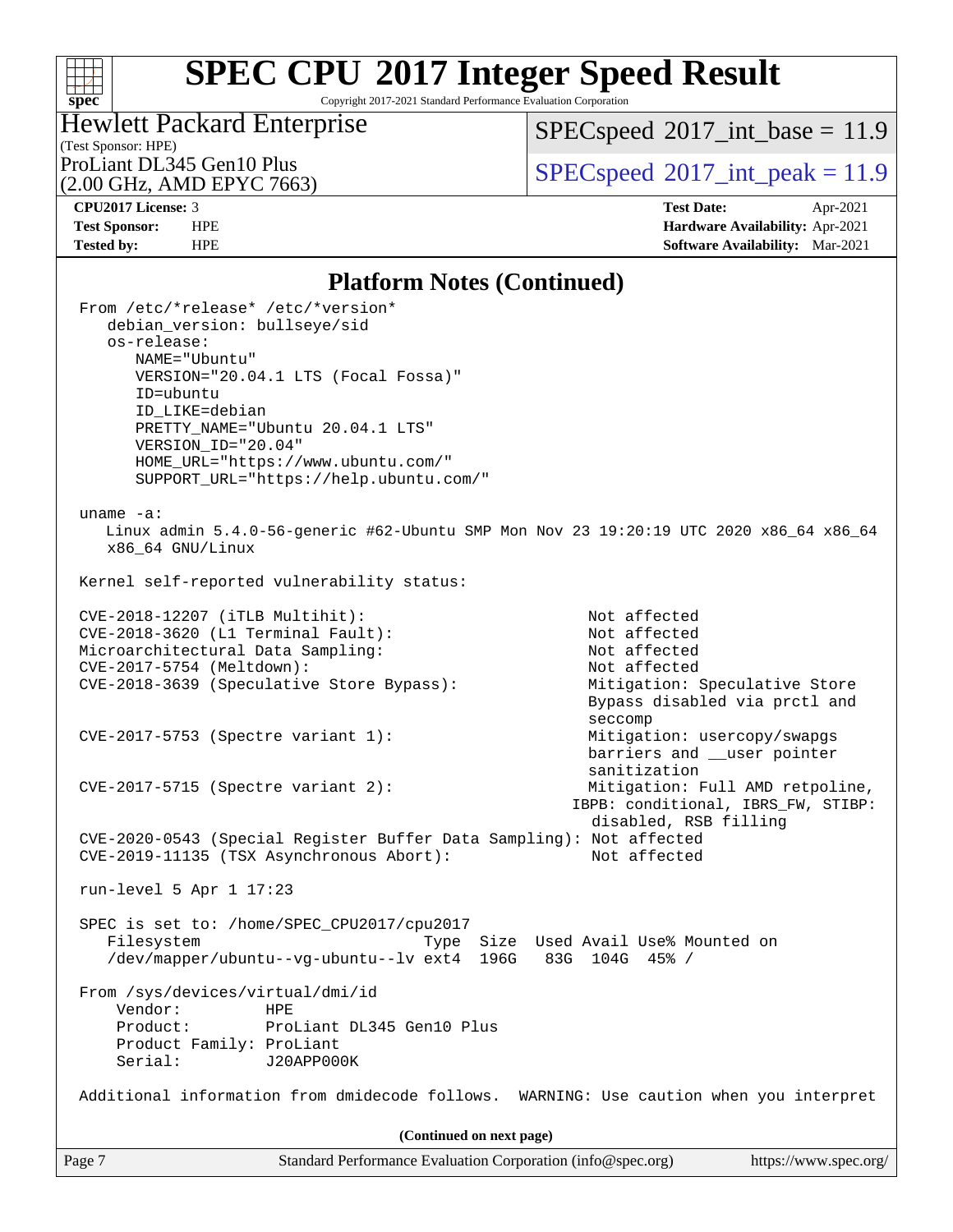### $+\!\!+\!\!$ **[spec](http://www.spec.org/)**

# **[SPEC CPU](http://www.spec.org/auto/cpu2017/Docs/result-fields.html#SPECCPU2017IntegerSpeedResult)[2017 Integer Speed Result](http://www.spec.org/auto/cpu2017/Docs/result-fields.html#SPECCPU2017IntegerSpeedResult)**

Copyright 2017-2021 Standard Performance Evaluation Corporation

#### (Test Sponsor: HPE) Hewlett Packard Enterprise

 $SPECspeed^{\circledcirc}2017\_int\_base = 11.9$  $SPECspeed^{\circledcirc}2017\_int\_base = 11.9$ 

(2.00 GHz, AMD EPYC 7663)

ProLiant DL345 Gen10 Plus  $SPECspeed@2017$  $SPECspeed@2017$  int peak = 11.9

**[CPU2017 License:](http://www.spec.org/auto/cpu2017/Docs/result-fields.html#CPU2017License)** 3 **[Test Date:](http://www.spec.org/auto/cpu2017/Docs/result-fields.html#TestDate)** Apr-2021 **[Test Sponsor:](http://www.spec.org/auto/cpu2017/Docs/result-fields.html#TestSponsor)** HPE **[Hardware Availability:](http://www.spec.org/auto/cpu2017/Docs/result-fields.html#HardwareAvailability)** Apr-2021 **[Tested by:](http://www.spec.org/auto/cpu2017/Docs/result-fields.html#Testedby)** HPE **[Software Availability:](http://www.spec.org/auto/cpu2017/Docs/result-fields.html#SoftwareAvailability)** Mar-2021

#### **[Platform Notes \(Continued\)](http://www.spec.org/auto/cpu2017/Docs/result-fields.html#PlatformNotes)**

 this section. The 'dmidecode' program reads system data which is "intended to allow hardware to be accurately determined", but the intent may not be met, as there are frequent changes to hardware, firmware, and the "DMTF SMBIOS" standard. Memory: 8x UNKNOWN M386AAG40AM3-CWE 128 GB 4 rank 3200 8x UNKNOWN NOT AVAILABLE BIOS: BIOS Vendor: HPE BIOS Version: A43 BIOS Date: 02/15/2021 BIOS Revision: 2.40 Firmware Revision: 2.40 (End of data from sysinfo program) **[Compiler Version Notes](http://www.spec.org/auto/cpu2017/Docs/result-fields.html#CompilerVersionNotes)** ============================================================================== C | 600.perlbench\_s(base, peak) 602.gcc\_s(base, peak) 605.mcf\_s(base, | peak) 625.x264\_s(base, peak) 657.xz\_s(base, peak) ------------------------------------------------------------------------------ AMD clang version 12.0.0 (CLANG: AOCC\_3.0.0-Build#78 2020\_12\_10) (based on LLVM Mirror.Version.12.0.0) Target: x86\_64-unknown-linux-gnu Thread model: posix InstalledDir: /opt/AMD/aocc-compiler-3.0.0/bin ------------------------------------------------------------------------------ ============================================================================== C++ | 620.omnetpp\_s(base, peak) 623.xalancbmk\_s(base, peak) | 631.deepsjeng\_s(base, peak) 641.leela\_s(base, peak) ------------------------------------------------------------------------------ AMD clang version 12.0.0 (CLANG: AOCC\_3.0.0-Build#78 2020\_12\_10) (based on LLVM Mirror.Version.12.0.0) Target: x86\_64-unknown-linux-gnu Thread model: posix InstalledDir: /opt/AMD/aocc-compiler-3.0.0/bin ------------------------------------------------------------------------------ ============================================================================== Fortran | 648.exchange2\_s(base, peak) ------------------------------------------------------------------------------ AMD clang version 12.0.0 (CLANG: AOCC\_3.0.0-Build#78 2020\_12\_10) (based on LLVM Mirror.Version.12.0.0) Target: x86\_64-unknown-linux-gnu **(Continued on next page)**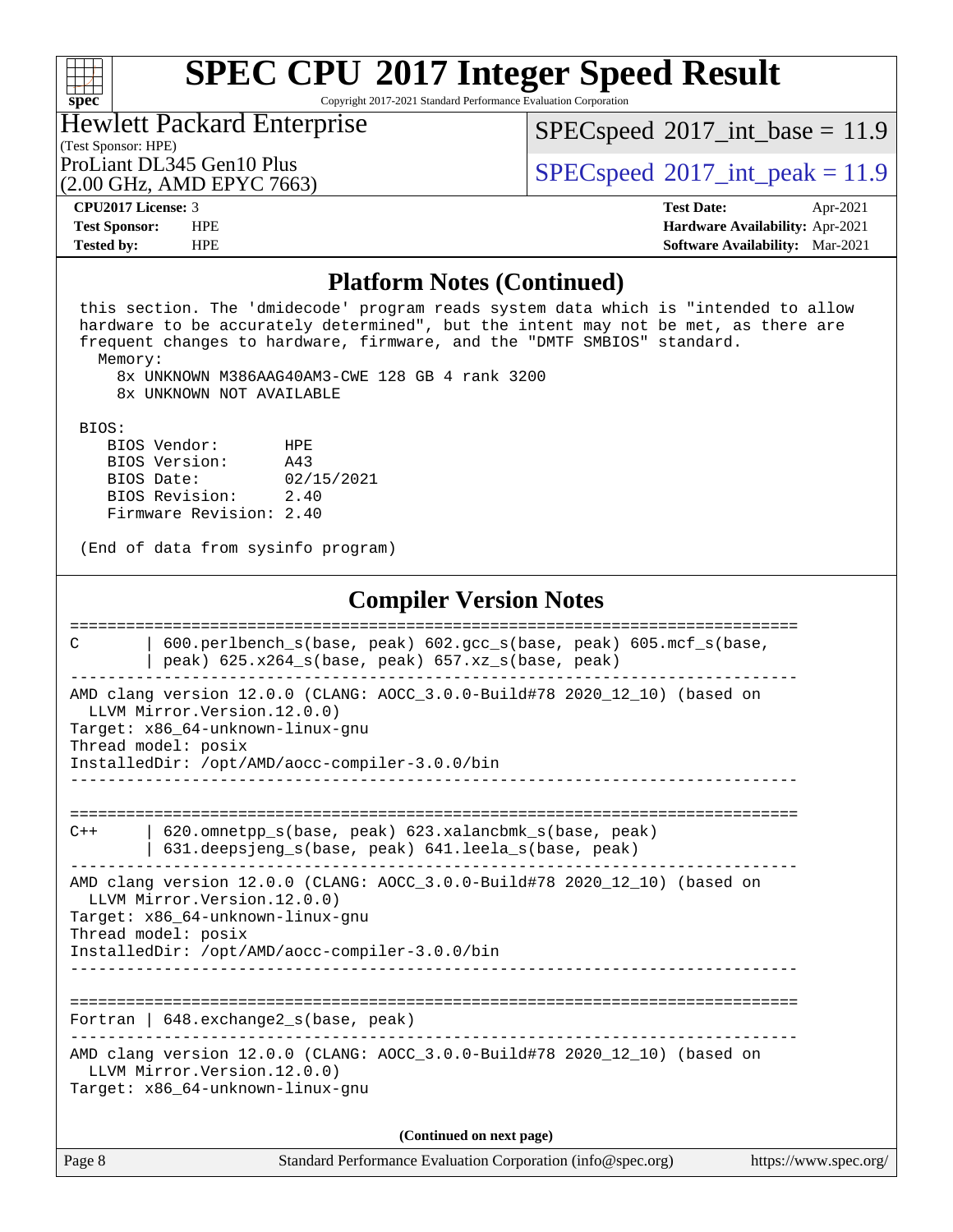Copyright 2017-2021 Standard Performance Evaluation Corporation

#### (Test Sponsor: HPE) Hewlett Packard Enterprise

 $SPECspeed^{\circledcirc}2017\_int\_base = 11.9$  $SPECspeed^{\circledcirc}2017\_int\_base = 11.9$ 

(2.00 GHz, AMD EPYC 7663)

ProLiant DL345 Gen10 Plus  $SPECspeed@2017$  $SPECspeed@2017$ \_int\_peak = 11.9

**[spec](http://www.spec.org/)**

 $+\ +$ 

**[CPU2017 License:](http://www.spec.org/auto/cpu2017/Docs/result-fields.html#CPU2017License)** 3 **[Test Date:](http://www.spec.org/auto/cpu2017/Docs/result-fields.html#TestDate)** Apr-2021 **[Test Sponsor:](http://www.spec.org/auto/cpu2017/Docs/result-fields.html#TestSponsor)** HPE **[Hardware Availability:](http://www.spec.org/auto/cpu2017/Docs/result-fields.html#HardwareAvailability)** Apr-2021 **[Tested by:](http://www.spec.org/auto/cpu2017/Docs/result-fields.html#Testedby)** HPE **[Software Availability:](http://www.spec.org/auto/cpu2017/Docs/result-fields.html#SoftwareAvailability)** Mar-2021

### **[Compiler Version Notes \(Continued\)](http://www.spec.org/auto/cpu2017/Docs/result-fields.html#CompilerVersionNotes)**

Thread model: posix InstalledDir: /opt/AMD/aocc-compiler-3.0.0/bin ------------------------------------------------------------------------------

## **[Base Compiler Invocation](http://www.spec.org/auto/cpu2017/Docs/result-fields.html#BaseCompilerInvocation)**

[C benchmarks](http://www.spec.org/auto/cpu2017/Docs/result-fields.html#Cbenchmarks): [clang](http://www.spec.org/cpu2017/results/res2021q2/cpu2017-20210524-26404.flags.html#user_CCbase_clang-c)

[C++ benchmarks:](http://www.spec.org/auto/cpu2017/Docs/result-fields.html#CXXbenchmarks) [clang++](http://www.spec.org/cpu2017/results/res2021q2/cpu2017-20210524-26404.flags.html#user_CXXbase_clang-cpp)

[Fortran benchmarks](http://www.spec.org/auto/cpu2017/Docs/result-fields.html#Fortranbenchmarks): [flang](http://www.spec.org/cpu2017/results/res2021q2/cpu2017-20210524-26404.flags.html#user_FCbase_flang)

## **[Base Portability Flags](http://www.spec.org/auto/cpu2017/Docs/result-fields.html#BasePortabilityFlags)**

 600.perlbench\_s: [-DSPEC\\_LINUX\\_X64](http://www.spec.org/cpu2017/results/res2021q2/cpu2017-20210524-26404.flags.html#b600.perlbench_s_basePORTABILITY_DSPEC_LINUX_X64) [-DSPEC\\_LP64](http://www.spec.org/cpu2017/results/res2021q2/cpu2017-20210524-26404.flags.html#b600.perlbench_s_baseEXTRA_PORTABILITY_DSPEC_LP64) 602.gcc\_s: [-DSPEC\\_LP64](http://www.spec.org/cpu2017/results/res2021q2/cpu2017-20210524-26404.flags.html#suite_baseEXTRA_PORTABILITY602_gcc_s_DSPEC_LP64) 605.mcf\_s: [-DSPEC\\_LP64](http://www.spec.org/cpu2017/results/res2021q2/cpu2017-20210524-26404.flags.html#suite_baseEXTRA_PORTABILITY605_mcf_s_DSPEC_LP64) 620.omnetpp\_s: [-DSPEC\\_LP64](http://www.spec.org/cpu2017/results/res2021q2/cpu2017-20210524-26404.flags.html#suite_baseEXTRA_PORTABILITY620_omnetpp_s_DSPEC_LP64) 623.xalancbmk\_s: [-DSPEC\\_LINUX](http://www.spec.org/cpu2017/results/res2021q2/cpu2017-20210524-26404.flags.html#b623.xalancbmk_s_basePORTABILITY_DSPEC_LINUX) [-DSPEC\\_LP64](http://www.spec.org/cpu2017/results/res2021q2/cpu2017-20210524-26404.flags.html#suite_baseEXTRA_PORTABILITY623_xalancbmk_s_DSPEC_LP64) 625.x264\_s: [-DSPEC\\_LP64](http://www.spec.org/cpu2017/results/res2021q2/cpu2017-20210524-26404.flags.html#suite_baseEXTRA_PORTABILITY625_x264_s_DSPEC_LP64) 631.deepsjeng\_s: [-DSPEC\\_LP64](http://www.spec.org/cpu2017/results/res2021q2/cpu2017-20210524-26404.flags.html#suite_baseEXTRA_PORTABILITY631_deepsjeng_s_DSPEC_LP64) 641.leela\_s: [-DSPEC\\_LP64](http://www.spec.org/cpu2017/results/res2021q2/cpu2017-20210524-26404.flags.html#suite_baseEXTRA_PORTABILITY641_leela_s_DSPEC_LP64) 648.exchange2\_s: [-DSPEC\\_LP64](http://www.spec.org/cpu2017/results/res2021q2/cpu2017-20210524-26404.flags.html#suite_baseEXTRA_PORTABILITY648_exchange2_s_DSPEC_LP64) 657.xz\_s: [-DSPEC\\_LP64](http://www.spec.org/cpu2017/results/res2021q2/cpu2017-20210524-26404.flags.html#suite_baseEXTRA_PORTABILITY657_xz_s_DSPEC_LP64)

## **[Base Optimization Flags](http://www.spec.org/auto/cpu2017/Docs/result-fields.html#BaseOptimizationFlags)**

[C benchmarks](http://www.spec.org/auto/cpu2017/Docs/result-fields.html#Cbenchmarks):

[-m64](http://www.spec.org/cpu2017/results/res2021q2/cpu2017-20210524-26404.flags.html#user_CCbase_F-m64) [-mno-adx](http://www.spec.org/cpu2017/results/res2021q2/cpu2017-20210524-26404.flags.html#user_CCbase_F-mno-adx) [-mno-sse4a](http://www.spec.org/cpu2017/results/res2021q2/cpu2017-20210524-26404.flags.html#user_CCbase_F-mno-sse4a) [-Wl,-allow-multiple-definition](http://www.spec.org/cpu2017/results/res2021q2/cpu2017-20210524-26404.flags.html#user_CCbase_F-allow-multiple-definition_970930b9380f536892d286f43fe3aa60143711811517403e860b887d69527ebeb0ce7f1b66302f2a87b3cab7b5adae5fa57fa46168627b86a7718b21636cd604) [-Wl,-mllvm -Wl,-enable-licm-vrp](http://www.spec.org/cpu2017/results/res2021q2/cpu2017-20210524-26404.flags.html#user_CCbase_F-enable-licm-vrp_65c4fc69039207ec88421e1591ba3bbf2ac715c2f390cac268ece6f40ae7757bd65f971ef38c9b70aedd2bf37e4037d3d64a7fe88db6aed78b6f244274772259) [-Wl,-mllvm -Wl,-region-vectorize](http://www.spec.org/cpu2017/results/res2021q2/cpu2017-20210524-26404.flags.html#user_CCbase_F-region-vectorize_fb6c6b5aa293c88efc6c7c2b52b20755e943585b1fe8658c35afef78727fff56e1a56891413c30e36b8e2a6f9a71126986319243e80eb6110b78b288f533c52b) [-Wl,-mllvm -Wl,-function-specialize](http://www.spec.org/cpu2017/results/res2021q2/cpu2017-20210524-26404.flags.html#user_CCbase_F-function-specialize_7e7e661e57922243ee67c9a1251cb8910e607325179a0ce7f2884e09a6f5d4a5ef0ae4f37e8a2a11c95fc48e931f06dc2b6016f14b511fcb441e048bef1b065a) [-Wl,-mllvm -Wl,-align-all-nofallthru-blocks=6](http://www.spec.org/cpu2017/results/res2021q2/cpu2017-20210524-26404.flags.html#user_CCbase_F-align-all-nofallthru-blocks) [-Wl,-mllvm -Wl,-reduce-array-computations=3](http://www.spec.org/cpu2017/results/res2021q2/cpu2017-20210524-26404.flags.html#user_CCbase_F-reduce-array-computations_b882aefe7a5dda4e33149f6299762b9a720dace3e498e13756f4c04e5a19edf5315c1f3993de2e61ec41e8c206231f84e05da7040e1bb5d69ba27d10a12507e4) [-O3](http://www.spec.org/cpu2017/results/res2021q2/cpu2017-20210524-26404.flags.html#user_CCbase_F-O3) [-march=znver3](http://www.spec.org/cpu2017/results/res2021q2/cpu2017-20210524-26404.flags.html#user_CCbase_aocc-march) [-fveclib=AMDLIBM](http://www.spec.org/cpu2017/results/res2021q2/cpu2017-20210524-26404.flags.html#user_CCbase_F-fveclib) [-ffast-math](http://www.spec.org/cpu2017/results/res2021q2/cpu2017-20210524-26404.flags.html#user_CCbase_aocc-ffast-math) [-flto](http://www.spec.org/cpu2017/results/res2021q2/cpu2017-20210524-26404.flags.html#user_CCbase_aocc-flto) [-fstruct-layout=5](http://www.spec.org/cpu2017/results/res2021q2/cpu2017-20210524-26404.flags.html#user_CCbase_F-struct-layout) [-mllvm -unroll-threshold=50](http://www.spec.org/cpu2017/results/res2021q2/cpu2017-20210524-26404.flags.html#user_CCbase_F-unroll-threshold_458874500b2c105d6d5cb4d7a611c40e2b16e9e3d26b355fea72d644c3673b4de4b3932662f0ed3dbec75c491a13da2d2ca81180bd779dc531083ef1e1e549dc) [-mllvm -inline-threshold=1000](http://www.spec.org/cpu2017/results/res2021q2/cpu2017-20210524-26404.flags.html#user_CCbase_F-inline-threshold_b7832241b0a6397e4ecdbaf0eb7defdc10f885c2a282fa3240fdc99844d543fda39cf8a4a9dccf68cf19b5438ac3b455264f478df15da0f4988afa40d8243bab) [-fremap-arrays](http://www.spec.org/cpu2017/results/res2021q2/cpu2017-20210524-26404.flags.html#user_CCbase_F-fremap-arrays) [-mllvm -function-specialize](http://www.spec.org/cpu2017/results/res2021q2/cpu2017-20210524-26404.flags.html#user_CCbase_F-function-specialize_233b3bdba86027f1b094368157e481c5bc59f40286dc25bfadc1858dcd5745c24fd30d5f188710db7fea399bcc9f44a80b3ce3aacc70a8870250c3ae5e1f35b8) [-flv-function-specialization](http://www.spec.org/cpu2017/results/res2021q2/cpu2017-20210524-26404.flags.html#user_CCbase_F-flv-function-specialization) [-mllvm -enable-gvn-hoist](http://www.spec.org/cpu2017/results/res2021q2/cpu2017-20210524-26404.flags.html#user_CCbase_F-enable-gvn-hoist_e5856354646dd6ca1333a0ad99b817e4cf8932b91b82809fd8fd47ceff7b22a89eba5c98fd3e3fa5200368fd772cec3dd56abc3c8f7b655a71b9f9848dddedd5) [-mllvm -global-vectorize-slp=true](http://www.spec.org/cpu2017/results/res2021q2/cpu2017-20210524-26404.flags.html#user_CCbase_F-global-vectorize-slp_f701c289ed3fc79483844cad3672606d268e3123d2651e764a36e57810b634b30ff7af25c43ce4288d0e4c1cc47ba156fce6ed971bc0d0e53c4c557f353d3dec) [-mllvm -enable-licm-vrp](http://www.spec.org/cpu2017/results/res2021q2/cpu2017-20210524-26404.flags.html#user_CCbase_F-enable-licm-vrp_82fd83574dee81d8c8043a1355024a53ba7c23d449242d72368fd778ae4cd8625fb6c8e473e88c632367ccc13b0c321b9a13b8db897fcfc1592cf0205fd356b5) [-mllvm -reduce-array-computations=3](http://www.spec.org/cpu2017/results/res2021q2/cpu2017-20210524-26404.flags.html#user_CCbase_F-reduce-array-computations) [-z muldefs](http://www.spec.org/cpu2017/results/res2021q2/cpu2017-20210524-26404.flags.html#user_CCbase_aocc-muldefs)

**(Continued on next page)**

| Page 9 | Standard Performance Evaluation Corporation (info@spec.org) | https://www.spec.org/ |
|--------|-------------------------------------------------------------|-----------------------|
|--------|-------------------------------------------------------------|-----------------------|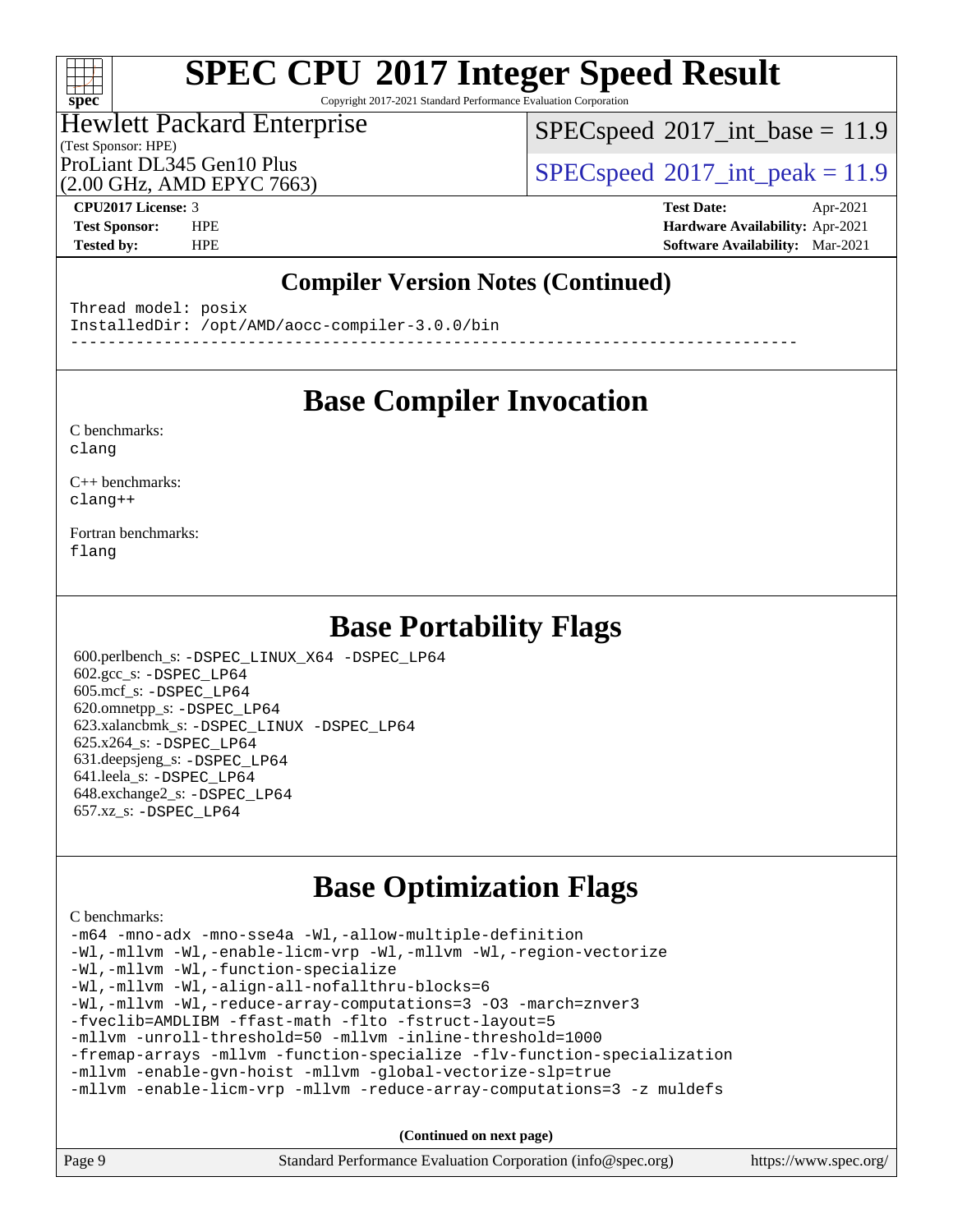

Copyright 2017-2021 Standard Performance Evaluation Corporation

(Test Sponsor: HPE) Hewlett Packard Enterprise

 $SPECspeed^{\circ}2017\_int\_base = 11.9$  $SPECspeed^{\circ}2017\_int\_base = 11.9$ 

(2.00 GHz, AMD EPYC 7663)

ProLiant DL345 Gen10 Plus  $SPECspeed@2017$  $SPECspeed@2017$  int peak = 11.9

**[CPU2017 License:](http://www.spec.org/auto/cpu2017/Docs/result-fields.html#CPU2017License)** 3 **[Test Date:](http://www.spec.org/auto/cpu2017/Docs/result-fields.html#TestDate)** Apr-2021 **[Test Sponsor:](http://www.spec.org/auto/cpu2017/Docs/result-fields.html#TestSponsor)** HPE **[Hardware Availability:](http://www.spec.org/auto/cpu2017/Docs/result-fields.html#HardwareAvailability)** Apr-2021 **[Tested by:](http://www.spec.org/auto/cpu2017/Docs/result-fields.html#Testedby)** HPE **[Software Availability:](http://www.spec.org/auto/cpu2017/Docs/result-fields.html#SoftwareAvailability)** Mar-2021

## **[Base Optimization Flags \(Continued\)](http://www.spec.org/auto/cpu2017/Docs/result-fields.html#BaseOptimizationFlags)**

[C benchmarks](http://www.spec.org/auto/cpu2017/Docs/result-fields.html#Cbenchmarks) (continued):

[-DSPEC\\_OPENMP](http://www.spec.org/cpu2017/results/res2021q2/cpu2017-20210524-26404.flags.html#suite_CCbase_DSPEC_OPENMP) [-fopenmp](http://www.spec.org/cpu2017/results/res2021q2/cpu2017-20210524-26404.flags.html#user_CCbase_aocc-fopenmp) [-fopenmp=libomp](http://www.spec.org/cpu2017/results/res2021q2/cpu2017-20210524-26404.flags.html#user_CCbase_aocc-fopenmp_3eb6ab80166bcc84161ff8c20c8d5bc344f88119f45620444596454f7d72e99b7a0ceefc2d1b4d190bd07306bbfdfc20f11f5a2dc69c9b03c72239f8406741c3) [-lomp](http://www.spec.org/cpu2017/results/res2021q2/cpu2017-20210524-26404.flags.html#user_CCbase_F-lomp) [-lamdlibm](http://www.spec.org/cpu2017/results/res2021q2/cpu2017-20210524-26404.flags.html#user_CCbase_F-lamdlibm) [-ljemalloc](http://www.spec.org/cpu2017/results/res2021q2/cpu2017-20210524-26404.flags.html#user_CCbase_jemalloc-lib) [-lflang](http://www.spec.org/cpu2017/results/res2021q2/cpu2017-20210524-26404.flags.html#user_CCbase_F-lflang) [-lflangrti](http://www.spec.org/cpu2017/results/res2021q2/cpu2017-20210524-26404.flags.html#user_CCbase_F-lflangrti) [C++ benchmarks:](http://www.spec.org/auto/cpu2017/Docs/result-fields.html#CXXbenchmarks)

[-m64](http://www.spec.org/cpu2017/results/res2021q2/cpu2017-20210524-26404.flags.html#user_CXXbase_F-m64) [-std=c++98](http://www.spec.org/cpu2017/results/res2021q2/cpu2017-20210524-26404.flags.html#user_CXXbase_std-cpp) [-mno-adx](http://www.spec.org/cpu2017/results/res2021q2/cpu2017-20210524-26404.flags.html#user_CXXbase_F-mno-adx) [-mno-sse4a](http://www.spec.org/cpu2017/results/res2021q2/cpu2017-20210524-26404.flags.html#user_CXXbase_F-mno-sse4a) [-Wl,-mllvm -Wl,-do-block-reorder=aggressive](http://www.spec.org/cpu2017/results/res2021q2/cpu2017-20210524-26404.flags.html#user_CXXbase_F-do-block-reorder_5f74e61ee573767a7a801151b896942f7b82b19d6cd9bf8ce970c1e994a093b9201db6c2ab0fa62493e8c1b02c988fb29421a5aa214bf67b5398dfa89747b1b3)

[-Wl,-mllvm -Wl,-region-vectorize](http://www.spec.org/cpu2017/results/res2021q2/cpu2017-20210524-26404.flags.html#user_CXXbase_F-region-vectorize_fb6c6b5aa293c88efc6c7c2b52b20755e943585b1fe8658c35afef78727fff56e1a56891413c30e36b8e2a6f9a71126986319243e80eb6110b78b288f533c52b) [-Wl,-mllvm -Wl,-function-specialize](http://www.spec.org/cpu2017/results/res2021q2/cpu2017-20210524-26404.flags.html#user_CXXbase_F-function-specialize_7e7e661e57922243ee67c9a1251cb8910e607325179a0ce7f2884e09a6f5d4a5ef0ae4f37e8a2a11c95fc48e931f06dc2b6016f14b511fcb441e048bef1b065a) [-Wl,-mllvm -Wl,-align-all-nofallthru-blocks=6](http://www.spec.org/cpu2017/results/res2021q2/cpu2017-20210524-26404.flags.html#user_CXXbase_F-align-all-nofallthru-blocks) [-Wl,-mllvm -Wl,-reduce-array-computations=3](http://www.spec.org/cpu2017/results/res2021q2/cpu2017-20210524-26404.flags.html#user_CXXbase_F-reduce-array-computations_b882aefe7a5dda4e33149f6299762b9a720dace3e498e13756f4c04e5a19edf5315c1f3993de2e61ec41e8c206231f84e05da7040e1bb5d69ba27d10a12507e4) [-O3](http://www.spec.org/cpu2017/results/res2021q2/cpu2017-20210524-26404.flags.html#user_CXXbase_F-O3) [-march=znver3](http://www.spec.org/cpu2017/results/res2021q2/cpu2017-20210524-26404.flags.html#user_CXXbase_aocc-march) [-fveclib=AMDLIBM](http://www.spec.org/cpu2017/results/res2021q2/cpu2017-20210524-26404.flags.html#user_CXXbase_F-fveclib) [-ffast-math](http://www.spec.org/cpu2017/results/res2021q2/cpu2017-20210524-26404.flags.html#user_CXXbase_aocc-ffast-math) [-flto](http://www.spec.org/cpu2017/results/res2021q2/cpu2017-20210524-26404.flags.html#user_CXXbase_aocc-flto) [-mllvm -enable-partial-unswitch](http://www.spec.org/cpu2017/results/res2021q2/cpu2017-20210524-26404.flags.html#user_CXXbase_F-enable-partial-unswitch_6e1c33f981d77963b1eaf834973128a7f33ce3f8e27f54689656697a35e89dcc875281e0e6283d043e32f367dcb605ba0e307a92e830f7e326789fa6c61b35d3) [-mllvm -unroll-threshold=100](http://www.spec.org/cpu2017/results/res2021q2/cpu2017-20210524-26404.flags.html#user_CXXbase_F-unroll-threshold) [-finline-aggressive](http://www.spec.org/cpu2017/results/res2021q2/cpu2017-20210524-26404.flags.html#user_CXXbase_F-finline-aggressive) [-flv-function-specialization](http://www.spec.org/cpu2017/results/res2021q2/cpu2017-20210524-26404.flags.html#user_CXXbase_F-flv-function-specialization) [-mllvm -loop-unswitch-threshold=200000](http://www.spec.org/cpu2017/results/res2021q2/cpu2017-20210524-26404.flags.html#user_CXXbase_F-loop-unswitch-threshold_f9a82ae3270e55b5fbf79d0d96ee93606b73edbbe527d20b18b7bff1a3a146ad50cfc7454c5297978340ae9213029016a7d16221274d672d3f7f42ed25274e1d) [-mllvm -reroll-loops](http://www.spec.org/cpu2017/results/res2021q2/cpu2017-20210524-26404.flags.html#user_CXXbase_F-reroll-loops) [-mllvm -aggressive-loop-unswitch](http://www.spec.org/cpu2017/results/res2021q2/cpu2017-20210524-26404.flags.html#user_CXXbase_F-aggressive-loop-unswitch_abd8177005d493f9a81f88ae32814acdc0422950e54bc53b0605c538e2e7549eb43d48c826089056b98aa2f0c142dc7ed1401fa1c97db9286a8c3ff748437b59) [-mllvm -extra-vectorizer-passes](http://www.spec.org/cpu2017/results/res2021q2/cpu2017-20210524-26404.flags.html#user_CXXbase_F-extra-vectorizer-passes_4bb9f90681e045f5ce38050c5c48e52c5a95ed819cbc44e12f6b389a91a38f1bfb7d9f51b06906bf2bd7ccd881019f6383c418982c71e3a142c10a060056d555) [-mllvm -reduce-array-computations=3](http://www.spec.org/cpu2017/results/res2021q2/cpu2017-20210524-26404.flags.html#user_CXXbase_F-reduce-array-computations) [-mllvm -global-vectorize-slp=true](http://www.spec.org/cpu2017/results/res2021q2/cpu2017-20210524-26404.flags.html#user_CXXbase_F-global-vectorize-slp_f701c289ed3fc79483844cad3672606d268e3123d2651e764a36e57810b634b30ff7af25c43ce4288d0e4c1cc47ba156fce6ed971bc0d0e53c4c557f353d3dec) [-mllvm -convert-pow-exp-to-int=false](http://www.spec.org/cpu2017/results/res2021q2/cpu2017-20210524-26404.flags.html#user_CXXbase_F-convert-pow-exp-to-int_48075d7f300181d7350b7c152e089ba974e4acf53c583458eae87b0ecd6f9aa5a8546e2797aca77a784d497b972647cfd65b81c02996ee1106af5ba1043433c1) [-z muldefs](http://www.spec.org/cpu2017/results/res2021q2/cpu2017-20210524-26404.flags.html#user_CXXbase_aocc-muldefs) [-mllvm -do-block-reorder=aggressive](http://www.spec.org/cpu2017/results/res2021q2/cpu2017-20210524-26404.flags.html#user_CXXbase_F-do-block-reorder) [-fvirtual-function-elimination](http://www.spec.org/cpu2017/results/res2021q2/cpu2017-20210524-26404.flags.html#user_CXXbase_F-fvirtual-function-elimination) [-fvisibility=hidden](http://www.spec.org/cpu2017/results/res2021q2/cpu2017-20210524-26404.flags.html#user_CXXbase_F-fvisibility) [-DSPEC\\_OPENMP](http://www.spec.org/cpu2017/results/res2021q2/cpu2017-20210524-26404.flags.html#suite_CXXbase_DSPEC_OPENMP) [-fopenmp](http://www.spec.org/cpu2017/results/res2021q2/cpu2017-20210524-26404.flags.html#user_CXXbase_aocc-fopenmp) [-fopenmp=libomp](http://www.spec.org/cpu2017/results/res2021q2/cpu2017-20210524-26404.flags.html#user_CXXbase_aocc-fopenmp_3eb6ab80166bcc84161ff8c20c8d5bc344f88119f45620444596454f7d72e99b7a0ceefc2d1b4d190bd07306bbfdfc20f11f5a2dc69c9b03c72239f8406741c3) [-lomp](http://www.spec.org/cpu2017/results/res2021q2/cpu2017-20210524-26404.flags.html#user_CXXbase_F-lomp) [-lamdlibm](http://www.spec.org/cpu2017/results/res2021q2/cpu2017-20210524-26404.flags.html#user_CXXbase_F-lamdlibm) [-ljemalloc](http://www.spec.org/cpu2017/results/res2021q2/cpu2017-20210524-26404.flags.html#user_CXXbase_jemalloc-lib) [-lflang](http://www.spec.org/cpu2017/results/res2021q2/cpu2017-20210524-26404.flags.html#user_CXXbase_F-lflang) [-lflangrti](http://www.spec.org/cpu2017/results/res2021q2/cpu2017-20210524-26404.flags.html#user_CXXbase_F-lflangrti)

#### [Fortran benchmarks](http://www.spec.org/auto/cpu2017/Docs/result-fields.html#Fortranbenchmarks):

[-m64](http://www.spec.org/cpu2017/results/res2021q2/cpu2017-20210524-26404.flags.html#user_FCbase_F-m64) [-mno-adx](http://www.spec.org/cpu2017/results/res2021q2/cpu2017-20210524-26404.flags.html#user_FCbase_F-mno-adx) [-mno-sse4a](http://www.spec.org/cpu2017/results/res2021q2/cpu2017-20210524-26404.flags.html#user_FCbase_F-mno-sse4a) [-Wl,-mllvm -Wl,-inline-recursion=4](http://www.spec.org/cpu2017/results/res2021q2/cpu2017-20210524-26404.flags.html#user_FCbase_F-inline-recursion) [-Wl,-mllvm -Wl,-lsr-in-nested-loop](http://www.spec.org/cpu2017/results/res2021q2/cpu2017-20210524-26404.flags.html#user_FCbase_F-lsr-in-nested-loop) [-Wl,-mllvm -Wl,-enable-iv-split](http://www.spec.org/cpu2017/results/res2021q2/cpu2017-20210524-26404.flags.html#user_FCbase_F-enable-iv-split) [-Wl,-mllvm -Wl,-region-vectorize](http://www.spec.org/cpu2017/results/res2021q2/cpu2017-20210524-26404.flags.html#user_FCbase_F-region-vectorize_fb6c6b5aa293c88efc6c7c2b52b20755e943585b1fe8658c35afef78727fff56e1a56891413c30e36b8e2a6f9a71126986319243e80eb6110b78b288f533c52b) [-Wl,-mllvm -Wl,-function-specialize](http://www.spec.org/cpu2017/results/res2021q2/cpu2017-20210524-26404.flags.html#user_FCbase_F-function-specialize_7e7e661e57922243ee67c9a1251cb8910e607325179a0ce7f2884e09a6f5d4a5ef0ae4f37e8a2a11c95fc48e931f06dc2b6016f14b511fcb441e048bef1b065a) [-Wl,-mllvm -Wl,-align-all-nofallthru-blocks=6](http://www.spec.org/cpu2017/results/res2021q2/cpu2017-20210524-26404.flags.html#user_FCbase_F-align-all-nofallthru-blocks) [-Wl,-mllvm -Wl,-reduce-array-computations=3](http://www.spec.org/cpu2017/results/res2021q2/cpu2017-20210524-26404.flags.html#user_FCbase_F-reduce-array-computations_b882aefe7a5dda4e33149f6299762b9a720dace3e498e13756f4c04e5a19edf5315c1f3993de2e61ec41e8c206231f84e05da7040e1bb5d69ba27d10a12507e4) [-O3](http://www.spec.org/cpu2017/results/res2021q2/cpu2017-20210524-26404.flags.html#user_FCbase_F-O3) [-march=znver3](http://www.spec.org/cpu2017/results/res2021q2/cpu2017-20210524-26404.flags.html#user_FCbase_aocc-march) [-fveclib=AMDLIBM](http://www.spec.org/cpu2017/results/res2021q2/cpu2017-20210524-26404.flags.html#user_FCbase_F-fveclib) [-ffast-math](http://www.spec.org/cpu2017/results/res2021q2/cpu2017-20210524-26404.flags.html#user_FCbase_aocc-ffast-math) [-flto](http://www.spec.org/cpu2017/results/res2021q2/cpu2017-20210524-26404.flags.html#user_FCbase_aocc-flto) [-z muldefs](http://www.spec.org/cpu2017/results/res2021q2/cpu2017-20210524-26404.flags.html#user_FCbase_aocc-muldefs) [-mllvm -unroll-aggressive](http://www.spec.org/cpu2017/results/res2021q2/cpu2017-20210524-26404.flags.html#user_FCbase_F-unroll-aggressive) [-mllvm -unroll-threshold=150](http://www.spec.org/cpu2017/results/res2021q2/cpu2017-20210524-26404.flags.html#user_FCbase_F-unroll-threshold_3352736ce55666ed13437f5f5fd6693920e68d4dfd26bba42492bb1c46b6d7692ff5ba7bd4d2ebdab48d140ca981a39154ff0664b4d322a66fc3d1aafa4d7ffe) [-DSPEC\\_OPENMP](http://www.spec.org/cpu2017/results/res2021q2/cpu2017-20210524-26404.flags.html#suite_FCbase_DSPEC_OPENMP) [-fopenmp](http://www.spec.org/cpu2017/results/res2021q2/cpu2017-20210524-26404.flags.html#user_FCbase_aocc-fopenmp) [-fopenmp=libomp](http://www.spec.org/cpu2017/results/res2021q2/cpu2017-20210524-26404.flags.html#user_FCbase_aocc-fopenmp_3eb6ab80166bcc84161ff8c20c8d5bc344f88119f45620444596454f7d72e99b7a0ceefc2d1b4d190bd07306bbfdfc20f11f5a2dc69c9b03c72239f8406741c3) [-lomp](http://www.spec.org/cpu2017/results/res2021q2/cpu2017-20210524-26404.flags.html#user_FCbase_F-lomp) [-lamdlibm](http://www.spec.org/cpu2017/results/res2021q2/cpu2017-20210524-26404.flags.html#user_FCbase_F-lamdlibm) [-ljemalloc](http://www.spec.org/cpu2017/results/res2021q2/cpu2017-20210524-26404.flags.html#user_FCbase_jemalloc-lib) [-lflang](http://www.spec.org/cpu2017/results/res2021q2/cpu2017-20210524-26404.flags.html#user_FCbase_F-lflang) [-lflangrti](http://www.spec.org/cpu2017/results/res2021q2/cpu2017-20210524-26404.flags.html#user_FCbase_F-lflangrti)

## **[Base Other Flags](http://www.spec.org/auto/cpu2017/Docs/result-fields.html#BaseOtherFlags)**

[C benchmarks](http://www.spec.org/auto/cpu2017/Docs/result-fields.html#Cbenchmarks):

[-Wno-unused-command-line-argument](http://www.spec.org/cpu2017/results/res2021q2/cpu2017-20210524-26404.flags.html#user_CCbase_F-Wno-unused-command-line-argument) [-Wno-return-type](http://www.spec.org/cpu2017/results/res2021q2/cpu2017-20210524-26404.flags.html#user_CCbase_F-Waocc-no-return-type)

[C++ benchmarks:](http://www.spec.org/auto/cpu2017/Docs/result-fields.html#CXXbenchmarks) [-Wno-unused-command-line-argument](http://www.spec.org/cpu2017/results/res2021q2/cpu2017-20210524-26404.flags.html#user_CXXbase_F-Wno-unused-command-line-argument) [-Wno-return-type](http://www.spec.org/cpu2017/results/res2021q2/cpu2017-20210524-26404.flags.html#user_CXXbase_F-Waocc-no-return-type)

[Fortran benchmarks](http://www.spec.org/auto/cpu2017/Docs/result-fields.html#Fortranbenchmarks):

[-Wno-return-type](http://www.spec.org/cpu2017/results/res2021q2/cpu2017-20210524-26404.flags.html#user_FCbase_F-Waocc-no-return-type)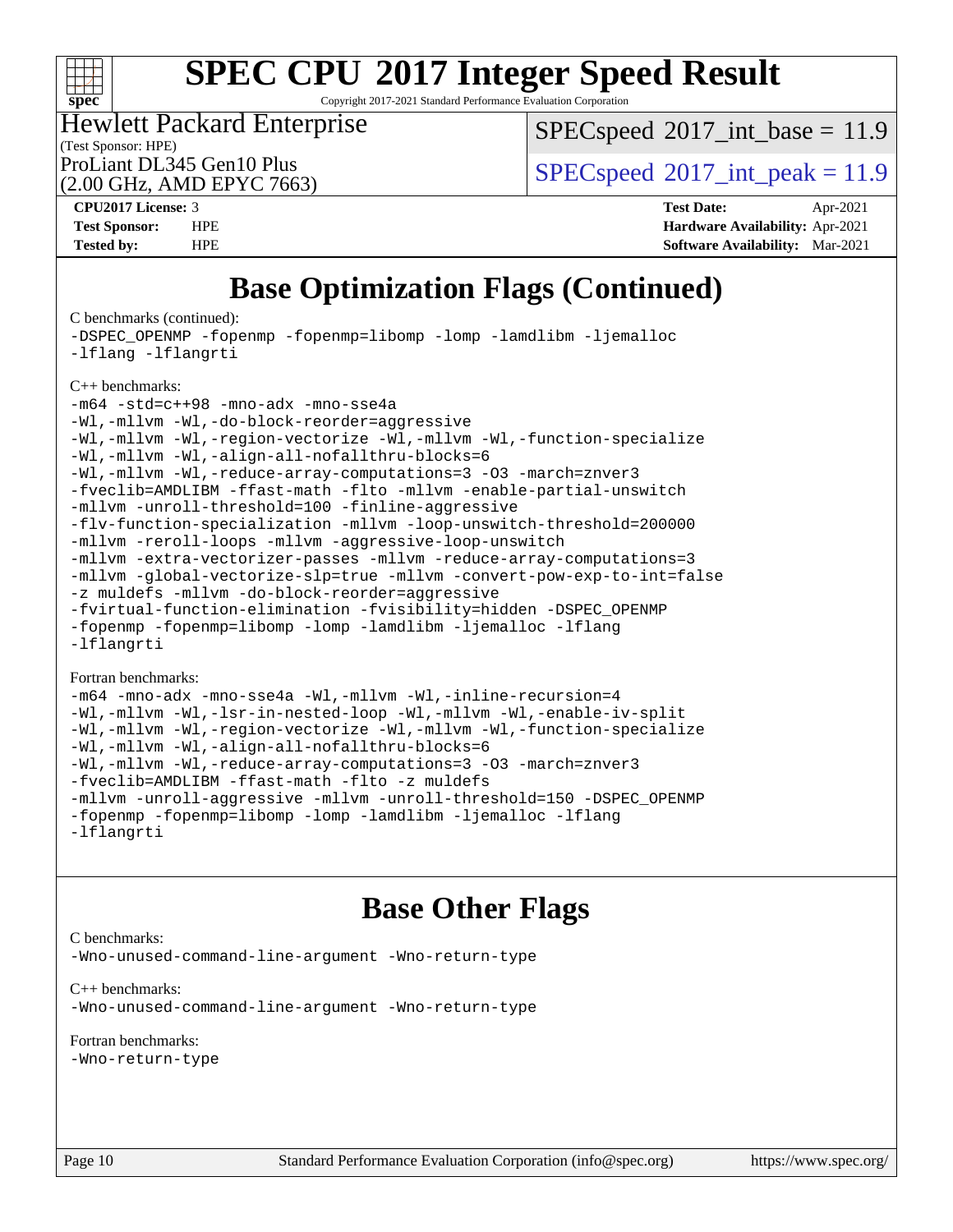

Copyright 2017-2021 Standard Performance Evaluation Corporation

#### (Test Sponsor: HPE) Hewlett Packard Enterprise (2.00 GHz, AMD EPYC 7663)

 $SPECspeed^{\circ}2017\_int\_base = 11.9$  $SPECspeed^{\circ}2017\_int\_base = 11.9$ 

ProLiant DL345 Gen10 Plus  $\vert$  [SPECspeed](http://www.spec.org/auto/cpu2017/Docs/result-fields.html#SPECspeed2017intpeak)®[2017\\_int\\_peak = 1](http://www.spec.org/auto/cpu2017/Docs/result-fields.html#SPECspeed2017intpeak)1.9

**[CPU2017 License:](http://www.spec.org/auto/cpu2017/Docs/result-fields.html#CPU2017License)** 3 **[Test Date:](http://www.spec.org/auto/cpu2017/Docs/result-fields.html#TestDate)** Apr-2021 **[Test Sponsor:](http://www.spec.org/auto/cpu2017/Docs/result-fields.html#TestSponsor)** HPE **[Hardware Availability:](http://www.spec.org/auto/cpu2017/Docs/result-fields.html#HardwareAvailability)** Apr-2021 **[Tested by:](http://www.spec.org/auto/cpu2017/Docs/result-fields.html#Testedby)** HPE **[Software Availability:](http://www.spec.org/auto/cpu2017/Docs/result-fields.html#SoftwareAvailability)** Mar-2021

## **[Peak Compiler Invocation](http://www.spec.org/auto/cpu2017/Docs/result-fields.html#PeakCompilerInvocation)**

[C benchmarks](http://www.spec.org/auto/cpu2017/Docs/result-fields.html#Cbenchmarks):

[clang](http://www.spec.org/cpu2017/results/res2021q2/cpu2017-20210524-26404.flags.html#user_CCpeak_clang-c)

[C++ benchmarks:](http://www.spec.org/auto/cpu2017/Docs/result-fields.html#CXXbenchmarks) [clang++](http://www.spec.org/cpu2017/results/res2021q2/cpu2017-20210524-26404.flags.html#user_CXXpeak_clang-cpp)

[Fortran benchmarks](http://www.spec.org/auto/cpu2017/Docs/result-fields.html#Fortranbenchmarks): [flang](http://www.spec.org/cpu2017/results/res2021q2/cpu2017-20210524-26404.flags.html#user_FCpeak_flang)

## **[Peak Portability Flags](http://www.spec.org/auto/cpu2017/Docs/result-fields.html#PeakPortabilityFlags)**

Same as Base Portability Flags

**[Peak Optimization Flags](http://www.spec.org/auto/cpu2017/Docs/result-fields.html#PeakOptimizationFlags)**

[C benchmarks](http://www.spec.org/auto/cpu2017/Docs/result-fields.html#Cbenchmarks):

600.perlbench\_s: basepeak = yes

 $602.\text{gcc}\_\text{s}:$  basepeak = yes

 $605.\text{mcf}\text{ s:}$  basepeak = yes

 $625.x264_s$ : basepeak = yes

| 657.xz_s:-m64 -mno-adx -mno-sse4a -Wl,-allow-multiple-definition |
|------------------------------------------------------------------|
| -Wl,-mllvm -Wl,-enable-licm-vrp                                  |
| -Wl,-mllvm -Wl,-function-specialize                              |
| -Wl,-mllym -Wl,-align-all-nofallthru-blocks=6                    |
| -Wl,-mllvm -Wl,-reduce-array-computations=3 -Ofast               |
| -march=znver3 -fveclib=AMDLIBM -ffast-math -flto                 |
| -fstruct-layout=5 -mllym -unroll-threshold=50                    |
| -fremap-arrays -flv-function-specialization                      |
| -mllvm -inline-threshold=1000 -mllvm -enable-qvn-hoist           |
| -mllvm -qlobal-vectorize-slp=true                                |
| -mllvm -function-specialize -mllvm -enable-licm-vrp              |
| -mllvm -reduce-array-computations=3 -DSPEC_OPENMP -fopenmp       |
| -fopenmp=libomp -lomp -lamdlibm -ljemalloc -lflang               |

[C++ benchmarks:](http://www.spec.org/auto/cpu2017/Docs/result-fields.html#CXXbenchmarks)

**(Continued on next page)**